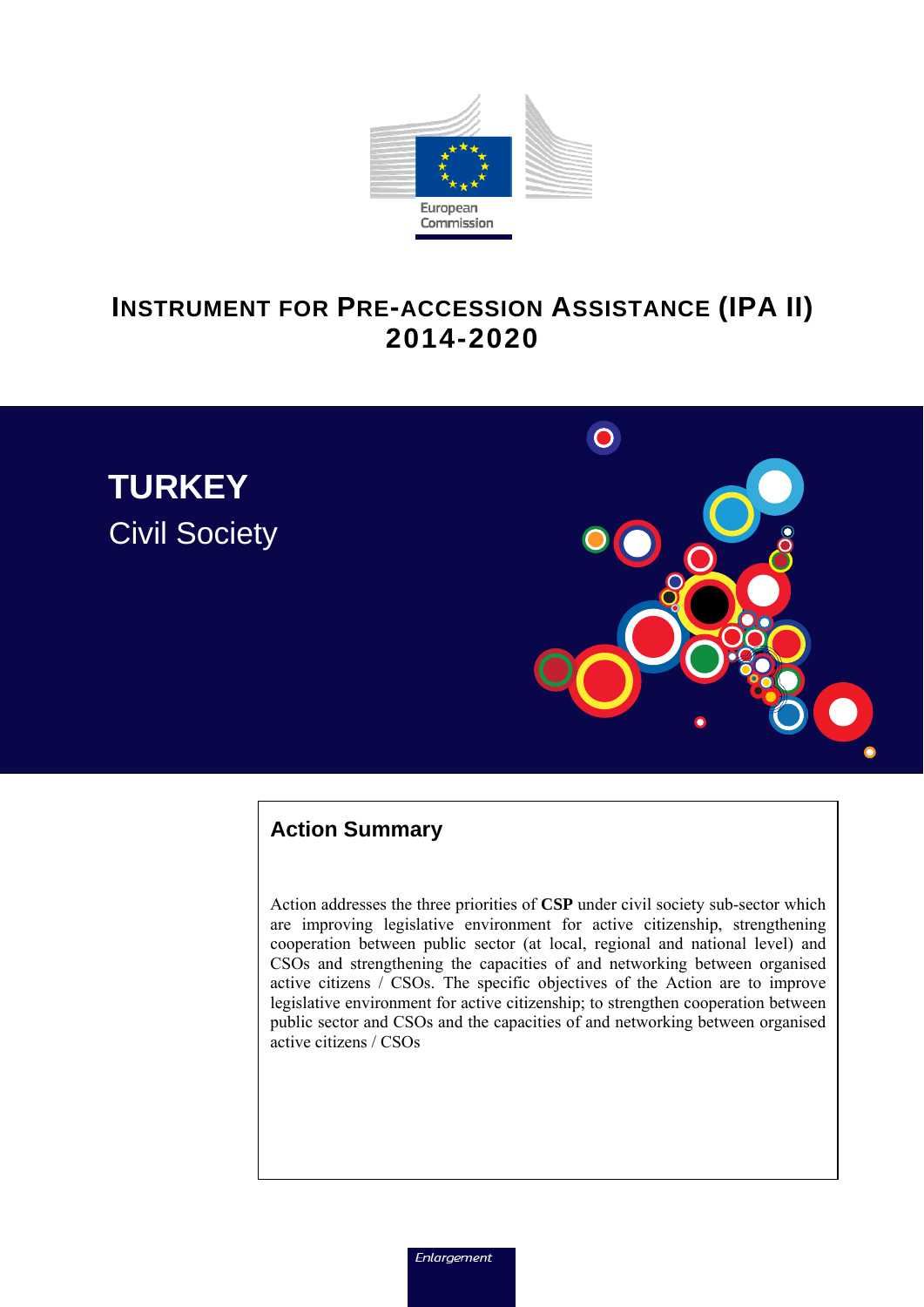|                                                                                                                         | <b>Action Identification</b>                                                                                                                                                                    |  |  |  |  |  |
|-------------------------------------------------------------------------------------------------------------------------|-------------------------------------------------------------------------------------------------------------------------------------------------------------------------------------------------|--|--|--|--|--|
| <b>Programme Title</b>                                                                                                  | Annual Action Programme for Turkey 2014                                                                                                                                                         |  |  |  |  |  |
| <b>Action Title</b>                                                                                                     | Civil Society                                                                                                                                                                                   |  |  |  |  |  |
| <b>Action Reference</b>                                                                                                 | IPA/2014/31874/4/TR/Civil Society                                                                                                                                                               |  |  |  |  |  |
|                                                                                                                         | <b>Sector Information</b>                                                                                                                                                                       |  |  |  |  |  |
| <b>ELARG Sectors</b>                                                                                                    | Democracy and Governance/Civil Society                                                                                                                                                          |  |  |  |  |  |
| <b>DAC</b> Sector                                                                                                       | 15150 - Democratic participation and civil society                                                                                                                                              |  |  |  |  |  |
|                                                                                                                         | <b>Budget</b>                                                                                                                                                                                   |  |  |  |  |  |
| <b>Total cost</b>                                                                                                       | EUR 23.350.000                                                                                                                                                                                  |  |  |  |  |  |
| <b>EU</b> contribution                                                                                                  | EUR 20.190.000                                                                                                                                                                                  |  |  |  |  |  |
|                                                                                                                         | <b>Management and Implementation</b>                                                                                                                                                            |  |  |  |  |  |
| <b>Method of implementation</b>                                                                                         | Indirect management                                                                                                                                                                             |  |  |  |  |  |
| Indirect management:<br><b>Responsible Unit or</b><br><b>National</b><br><b>Authority/Implementing</b><br><b>Agency</b> | Central Finance and Contracts Unit<br>Ms. Emine Döğer<br><b>Acting PAO-CFCU Director</b><br>Eskişehir Yolu 4. km 2180 Cad. (Halkbank Kampüsü)<br>No: 63 C-Blok 06510 Söğütözü - Ankara / TURKEY |  |  |  |  |  |
| Implementation<br>responsibilities                                                                                      | Ministry for EU Affairs Project Implementation Directorate<br>Bülent ÖZCAN<br>Director<br>Eskişehir Yolu 9.km TOBB İkiz kuleleri D Blok 25. Kat<br>06800 Bilkent Çankaya Ankara                 |  |  |  |  |  |
|                                                                                                                         | <b>Location</b>                                                                                                                                                                                 |  |  |  |  |  |
| Zone benefiting from the<br>action                                                                                      | Turkey                                                                                                                                                                                          |  |  |  |  |  |
| <b>Specific implementation</b><br>area(s)                                                                               | Turkey                                                                                                                                                                                          |  |  |  |  |  |
| <b>Timeline</b>                                                                                                         |                                                                                                                                                                                                 |  |  |  |  |  |
| Deadline for conclusion of<br>the Financing Agreement                                                                   | At the latest by 31 December 2015                                                                                                                                                               |  |  |  |  |  |
| <b>Contracting deadline</b>                                                                                             | 3 years following the date of signature of the Financing Agreement                                                                                                                              |  |  |  |  |  |
| <b>End of operational</b><br>implementation period                                                                      | 6 years following the date of signature of the Financing Agreement                                                                                                                              |  |  |  |  |  |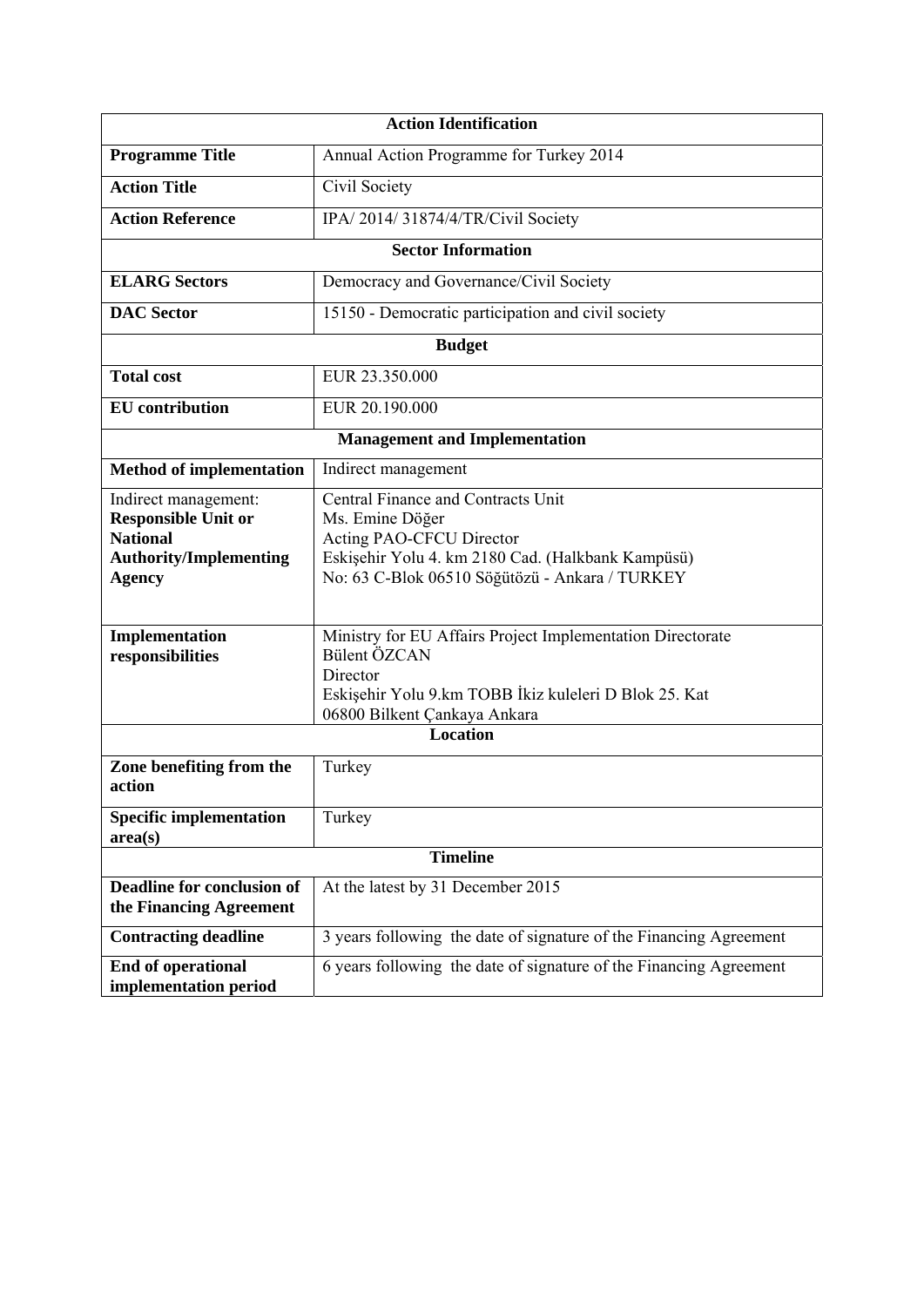## **1. RATIONALE**

#### **PROBLEM AND STAKEHOLDER ANALYSIS**

For the existence of a vibrant and active civil society, an enabling legal, political and social environment is necessary. In Turkey, several legal reforms have been made in 2004, 2008 and 2011 on the Civil Code, Law on Associations and Law on Foundations. However, further reform and progress is necessary to enhance the enabling environment as a precondition for a vibrant and active civil society in accordance with the ECHR.

Eliminating restrictions on freedom of assembly and association is one of the measures foreseen in the Action Plan on the Prevention of Violations of European Convention on Human Rights.

The By-Law on Principles and Procedures for Preparation of Legislation of 2005 and By-Law on Strategic Plan Preparation for Public Institutions of 2006 have provided a legal ground for civil society participation in policy-making. For the first by-law mentioned, the level of consultations with civil society should be further increased, since for some legislative proposals, the contribution of the civil society has been limited for various reasons. For the second by-law, further efforts are needed to monitor implementation to ensure the existence of monitoring and reporting systems.

Relevant legal and operational frameworks for implementation and participation should be ensured trough a holistic strategy for civil society participation. Thereby, further reform in relevant legal framework, capacity-building in public institutions both in terms of human resources and of methods and forms of participation is necessary. Last, but not least, there is also a need to support the capacities of CSOs on the legal framework, and means and forms of participation.

CSOs are key actors in expressing the demands of citizens and encouraging active citizenship. In order to fulfil this potential there remains some areas which needs to be improved. CSOs in Turkey need further attempts and diversified mechanisms for their capacity development. According to the research findings of the survey on reputation of CSOs conducted within the framework of on-going "Strengthening Civil Society Development in Turkey and Civil Society-Public Sector Cooperation in Turkey" Project (TR11/0135.07)", CSOs lack necessary administrative, human resources, financial and know-how capacity to enable them to build effective and productive dialogue channels to public.

In line with the research findings Needs Assessment Report of TACSO it is also mentioned that CSOs, especially in rural areas and small towns, are not aware of their potential to provide input to relevant public authorities to influence social policies. One of the key reasons for limited influence of CSOs over policy is that CSOs have insufficient capacity. Equipped with necessary knowledge, capacity, skills and self-confidence, CSOs will make their voice readily and effectively heard in the decision making processes.

The capacity of public institutions needs to be sufficient to ensure effective implementation of the related legislation and to establish efficient cooperation mechanisms with CSOs. The study on "Reputation of CSOs" have revealed that public institutions indicate that there are some challenges within the public institutions and within CSOs hindering cooperation with CSOs such as lack of institutionalized relations, lack of legal framework, lack of strategies, plans and information in the public sector regarding cooperation with CSOs, lack of specific units/points in public institutions for CSO relations.

Within the scope of the action the capacity of Ministry of Family and Social Policies will be improved in the field of public-CSO cooperation as the Ministry is the main responsible body to develop and implement social policies mainly on disadvantaged groups such as woman, child, disabled, elderly people. However, the Ministry is fully aware of that this mission could not be fulfilled on its own, but achieved in collaboration with CSOs. The mentioned point is also valid for other public institution which has policy-making responsibility. To this end, not only personnel of the Ministry of Family and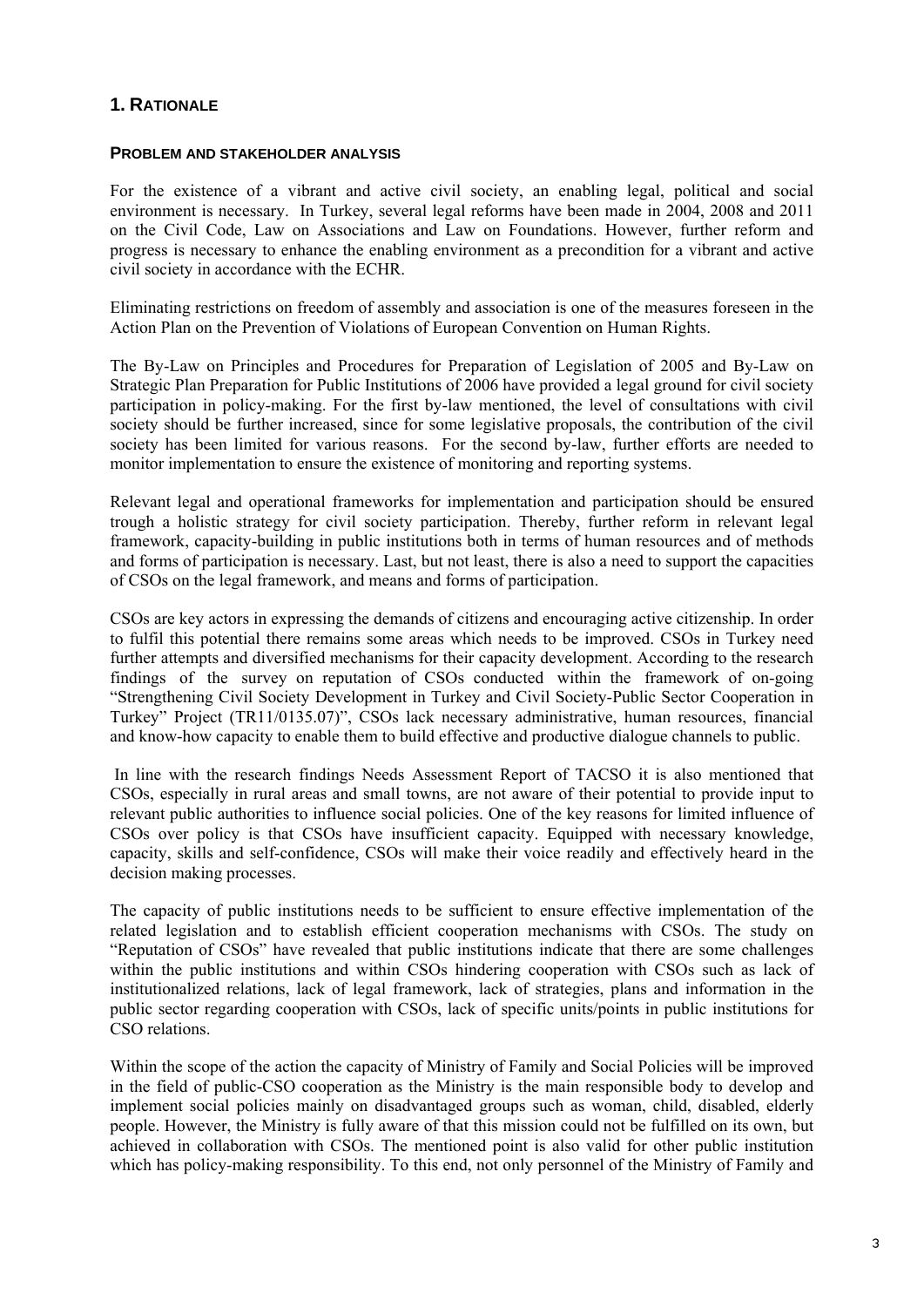Social Policies but also that of other relevant public institutions will be included in the capacity building activities under this action.

The key stakeholder groups are CSOs, networks/platforms/initiatives mainly working on human rights, gender, child rights, environment, youth, disadvantaged and/or vulnerable groups, cultural rights/culture and arts etc. Ministry for EU Affairs, Ministry for Family and Social Policy, Ministry of Culture and Tourism, Yunus Emre Institute and other public institutions in policy-making position and working with CSOs are main stakeholders of the action as well.

#### **RELEVANCE WITH THE IPA II STRATEGY PAPER AND OTHER KEY REFERENCES**

Action addresses the three priorities of *CSP* under civil society sub-sector which are *improving legislative environment for active citizenship, strengthening cooperation between public sector (at local, regional and national level) and CSOs and strengthening the capacities of and networking between organised active citizens / CSOs.* 

Action also contributes the objectives of *CSP* under civil society sub-sector which are *to support the development of civil society through more active democratic participation in policy and decision making processes and promote a culture of fundamental rights and dialogue.* 

**Enlargement Strategy** has underlined that empowered civil society is crucial component of any democratic system. In this respect one of the priorities of the strategy is to increase focus on civil society, including capacity building and encouraging the creation of an enabling environment for its development and greater involvement of stakeholders in reforms, including through greater transparency of government action and spending.

**2013 Progress Report** indicates that *"Government-civil society and parliament –civil society relations should be improved through systematic, permanent and structured consultation mechanisms at political level, as part of the legislative process and with regard to non-legislative acts at all levels of administration."* 

**10th National Development Plan of Turkey** (2014-2018) points out to the increased role of civil society in solving social problems and supporting development efforts as well as the substantial regional disparities among regions with respect to the number of CSOs, their members and their effectiveness. Therefore, the main objectives in the Plan period are to enhance the democratic participation of CSOs to the decision making processes, to improve the technical and financial capacities of CSOs in order to increase their support to local development initiatives and to promote their project development and implementation capabilities.

#### **SECTOR APPROACH ASSESSMENT**

Civil society in Turkey consists of associations, foundations, trade unions, professional/vocational organisations and cooperatives where associations constitute the majority. In addition to these forms, there are also various platforms or initiatives in Turkey working on different thematic. CSOs are active in various fields; nevertheless, the majority focuses on social solidarity and services while a limited group of CSOs work on advocacy. CSOs in Turkey have a series of strengths; however, there still remain areas to be improved, weaknesses and needs to be addressed.

The main problems of CSOs in Turkey is accessing to **sustainable financial resources and implementation of legal framework**. The main financial resources of CSOs are membership fees, donations, revenues from sales and services, grants from national and international donors via grant schemes and supports from the private sector within the context of the corporate social responsibility projects. Significant reforms in legislation directly concerning civil society between 2003 and 2008 can be considered as a milestone for strengthening the legal framework. However, further reforms in both primary legislation and specifically in relevant secondary legislation are necessary to expand the freedom of association by bringing them in line with EU standards.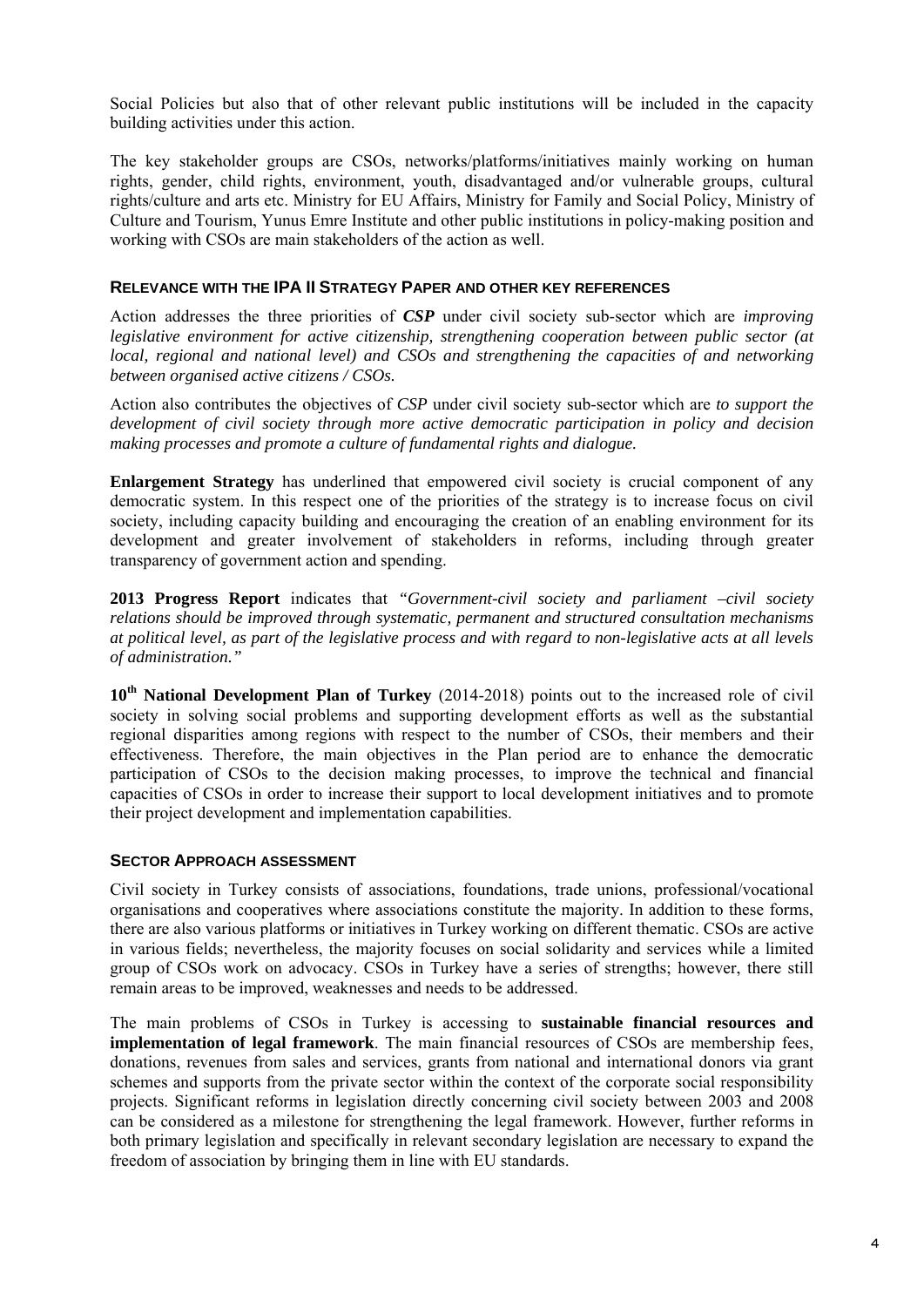In the needs assessment report prepared by  $TACSO<sup>1</sup>$  it is illustrated that one of the main problems of CSOs is **the weak voluntary culture at local and national level**. **Lack of qualified personnel** is another obstacle for CSOs. From the organizational aspect, **the strategic planning capacities of CSOs** are weak and majority of CSOs are managed on daily basis.Most of the CSOs have **lack of information on the legislation** their institution is subject to. Furthermore, **good governance principles need to be promoted within civil society**. With regards to **cooperation between CSOs**, it is observed that the level of cooperation and networking between CSOs are increasing, however, cooperation between CSOs working on different areas remain low.

Following Turkey's recognition as a candidate country, there have been significant improvements in the legislation in the field of freedom of association and civil society having a more liberal approach. However there are still room to further enhance the freedom of assembly and freedom of associations.

EU accession process has been the catalyzer for the development of civil society in Turkey. Therefore, the needs and priorities of the sector have been indicated mainly on the official documents related to the accession process. The National Development Plans of Turkey put a great emphasis on the civil society, as well. In addition, several public institutions are involved in the development of the civil society. Yet, a coherent and widely-accepted civil society sector policy or strategy or a single institution responsible for facilitation of such a strategy does not exist in Turkey.

The Ministry for EU Affairs has been identified as the lead institution of the civil society sub-sector due to its experience and long lasting involvement with civil society. The main responsibility of the Ministry for EU Affairs is to direct, monitor and coordinate the works to be undertaken with the aim of preparing Turkey for EU membership and to coordinate the works after Turkey's accession. Ministry for EU Affairs, bearing in mind the fact that CSOs are the most natural shareholders of the EU process, has been both consulting CSOs periodically through **"**Dialogue with Civil Society Meetings" and also implementing several projects aiming to increase the efficiency of cooperation between the public sector-civil society, to develop the capacity of CSOs and to promote a dialogue between the EU and Turkey.

Many government institutions have been supporting CSOs through grants and projects. However, although there are a few examples of donor coordination between related institutions in the civil society sector, there is neither a systematic and holistic approach nor coordination, monitoring and reporting mechanism.

Considering above-mentioned respects, it is clear that a national comprehensive strategy is an urgent need for civil society sector. In sector planning document covering the period of 2014-2017, it is planned to address many of the problems and challenges CSOs face with a holistic approach and within the budget limitations. Beside that the  $10<sup>th</sup>$  National Development Plan are to enhance the democratic participation of CSOs to the decision making processes, to improve the technical and financial capacities of CSOs in order to increase their support to local development initiatives and to promote their project development and implementation capabilities; the IPA funds will also be canalized to contribute to overcoming problems and weak areas of CSOs.

#### **LESSONS LEARNED AND LINK TO PREVIOUS FINANCIAL ASSISTANCE**

Activities supporting civil society can be dated back to 2001 and include nearly 30 programmes. A very large investment and effort were made by the EU and Turkey for supporting the development of capacities of civil society organisations and civil society-public dialogue. As mentioned above Action addresses the three priorities of *CSP* under civil society sub-sector which are *enabling legislative environment for active citizenship, strengthening cooperation between public sector (at local, regional and national level) and CSOs and strengthening the capacities of and networking between organised active citizens / CSOs.* Moreover Sector Planning Document covers the lessons learnt in the area of

-

<sup>&</sup>lt;sup>1</sup> Turkey Needs Assessment Report, TACSO, 2011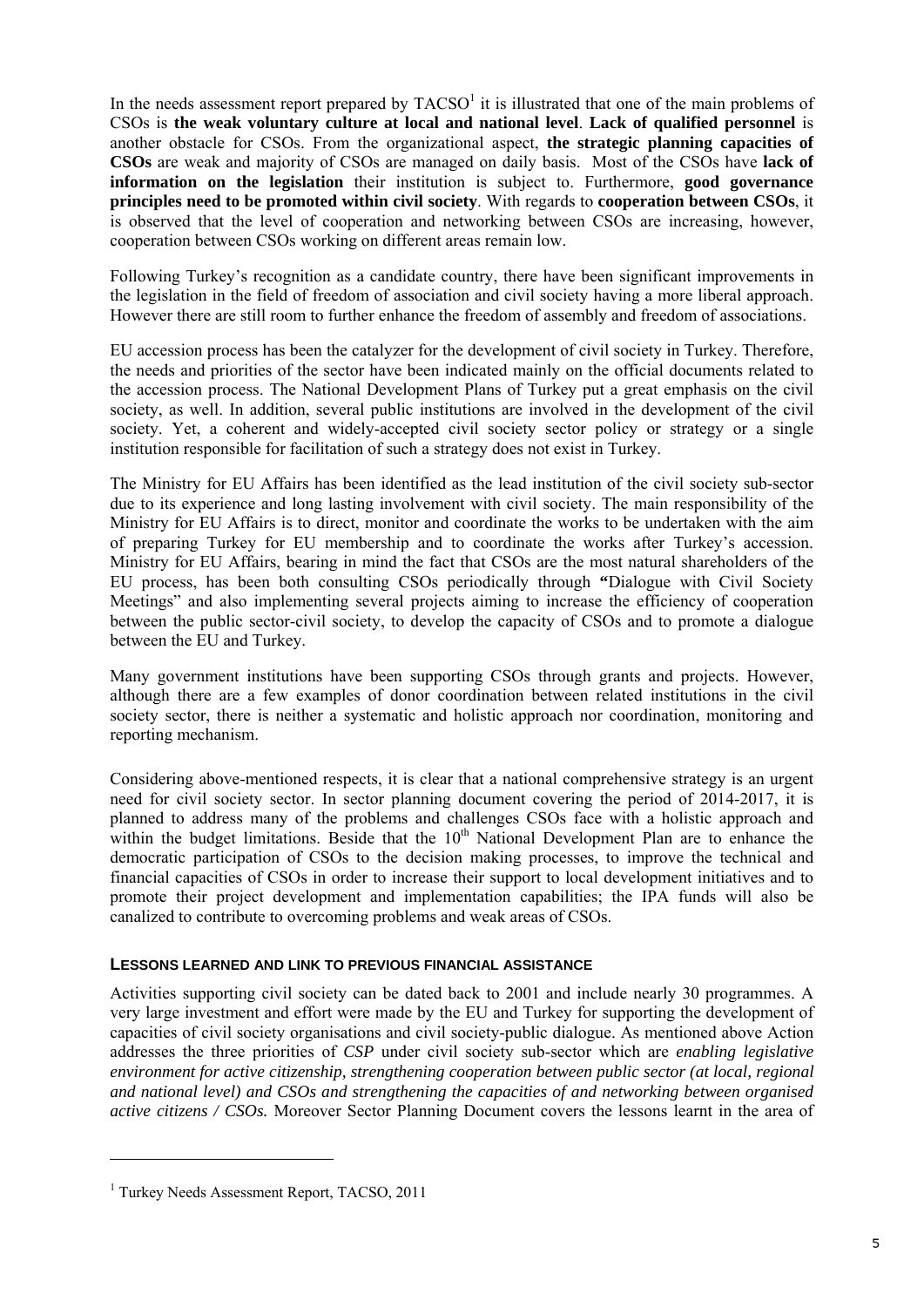civil society development and cooperation between civil society sector and public sector which were identified in the *"Thematic Evaluation of EU's Support to civil society in the Western Balkans and Turkey"* report(2012).

According to the above mentioned evaluation report, lessons learnt in the area of civil society development are as follows:

- It has been shown that the efficiency and effectiveness of EU assistance would be significantly improved by additional efforts to balance the assistance in order to better reach out to smaller and grass-roots organizations. This can be done by simplification of procedures for smaller grants, through enabling use of local languages, decreasing the share of co-funding and allowing for simplified reporting procedures, whilst respecting the general rules and regulations of EU assistance.
- EU support should further build the capacity of CSOs so that they can effectively play their full role as "watchdogs" when it comes to policy issues and advocacy in matters such as human rights and the fight against corruption.
- So far, EU assistance has contributed to building the organizational, advocacy and fundraising skills of larger CSOs. The second step is ensuring the sustainability and democratic values of all CSOs, including these larger ones, by investing in building their capacities in terms of transparency, CSO governance and accountability. In parallel, thematic (micro) grant schemes which have already proven their capacity for reaching small and local CSOs should be pursued and their number increased, while facilitating access, eligibility and utilization by such local grassroots CSOs.

Likewise, according to the above mentioned evaluation report, lessons learned in the area of cooperation between civil society sector and public sector are as follows:

• The governments in all countries of the WBT region have progressed towards a better recognition of the role, value and contribution of CS to the overall development of their countries. They are also increasingly aware of the need to include CS in *decision making processes* in all areas of life, in order to positively affect the lives of marginalised and excluded groups in particular. Further investment in *building institutional and policy frameworks* for cooperation with CS at different levels of government is valuable for enhancing the sustainability of efforts and the longer-term impact of assistance.

The lessons learnt within the scope of the Strengthening Civil Society Development and Civil Society-Public Sector Dialogue in Turkey Project are as follows:

- Public institutions and CSOs may act differently on the same issue area because there are not formalized procedures or frameworks of action to govern civil society-public sector cooperation. The two sides of this relationship often act without knowledge of the other and hence joint action and reporting become impossible.
- CSOs perceive that public institutions do not regard CSOs as natural and equal parties to policymaking processes. This negative perception reduces the chances of CSOs to invoke their legal rights (however limited) to engage and converse with public institutions in various policy areas.

Within the context of EU financial assistance to Turkey, it has been observed that STGM has been the leading beneficiary of the projects supported in the field of civil society development. An impact analysis has been carried out regarding STGM's support for civil society development under the "Strengthening Freedom of Association for further Development of Civil Society (TR0401.04)",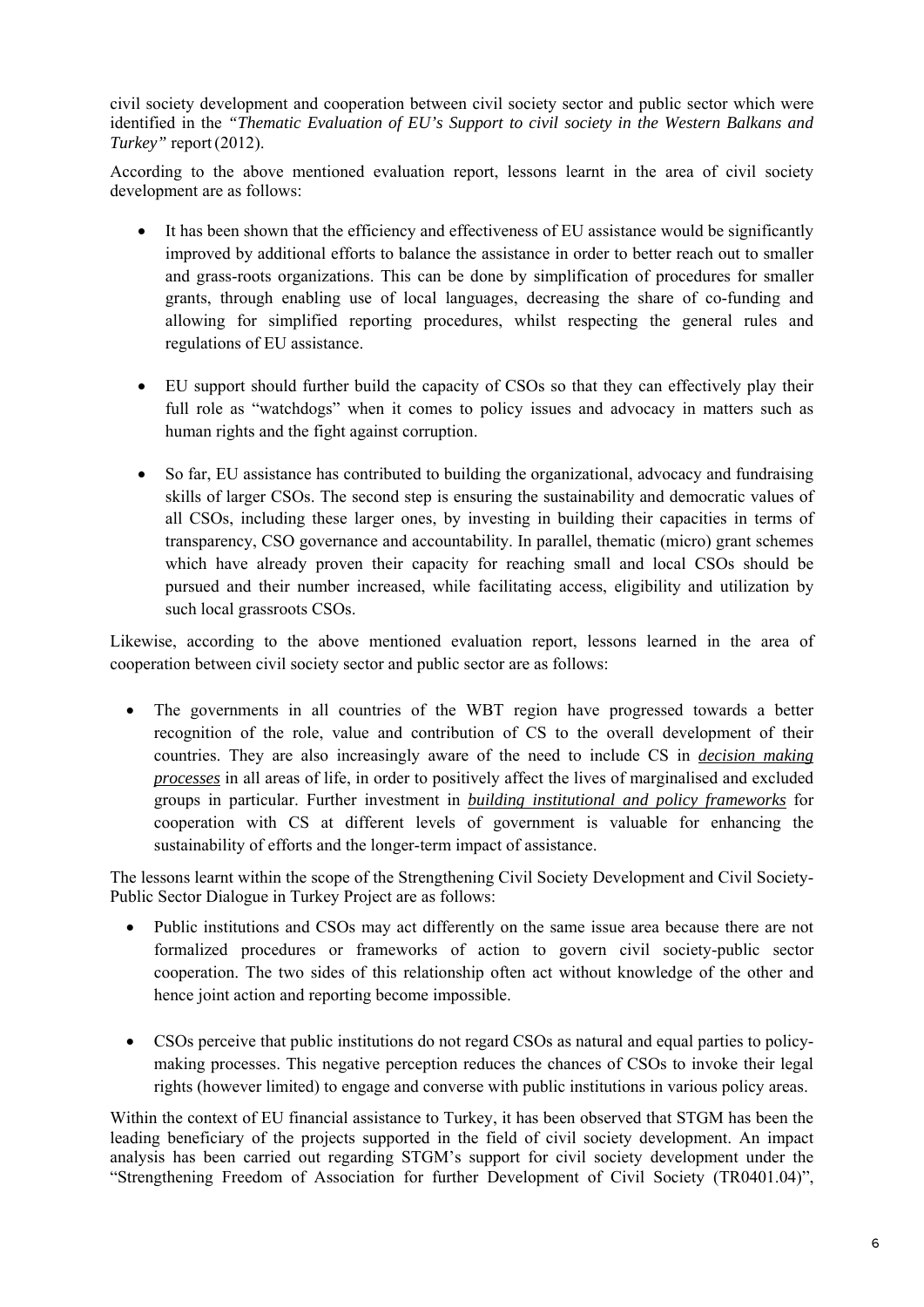"Supporting Civil Society Development and Dialogue in Turkey (TR0604.05)" and "Civil Society Development for Active Participation-TR 0801.08" project. The key lessons learnt and recommendations illustrated under the aforementioned study are as follows:

- Although the general opinion regarding the effects of the trainings on awareness raising, development of skills and enhancement of the information level is positive, a significant part of participants held negative thoughts on the variety and sufficiency of training topics.
- It was identified that the support provided needs to be broadened so as to tackle with the comprehensive and multi-dimensional issues of CSOs and some improvement on just and effective distribution of support is expected.

Despite the fact that the study mainly focused on STGM's support to CSOs within the scope of mentioned project, it is valuable to perceive further needs of CSOs and the need of comprehensive and multi-dimensional activities towards CSOs.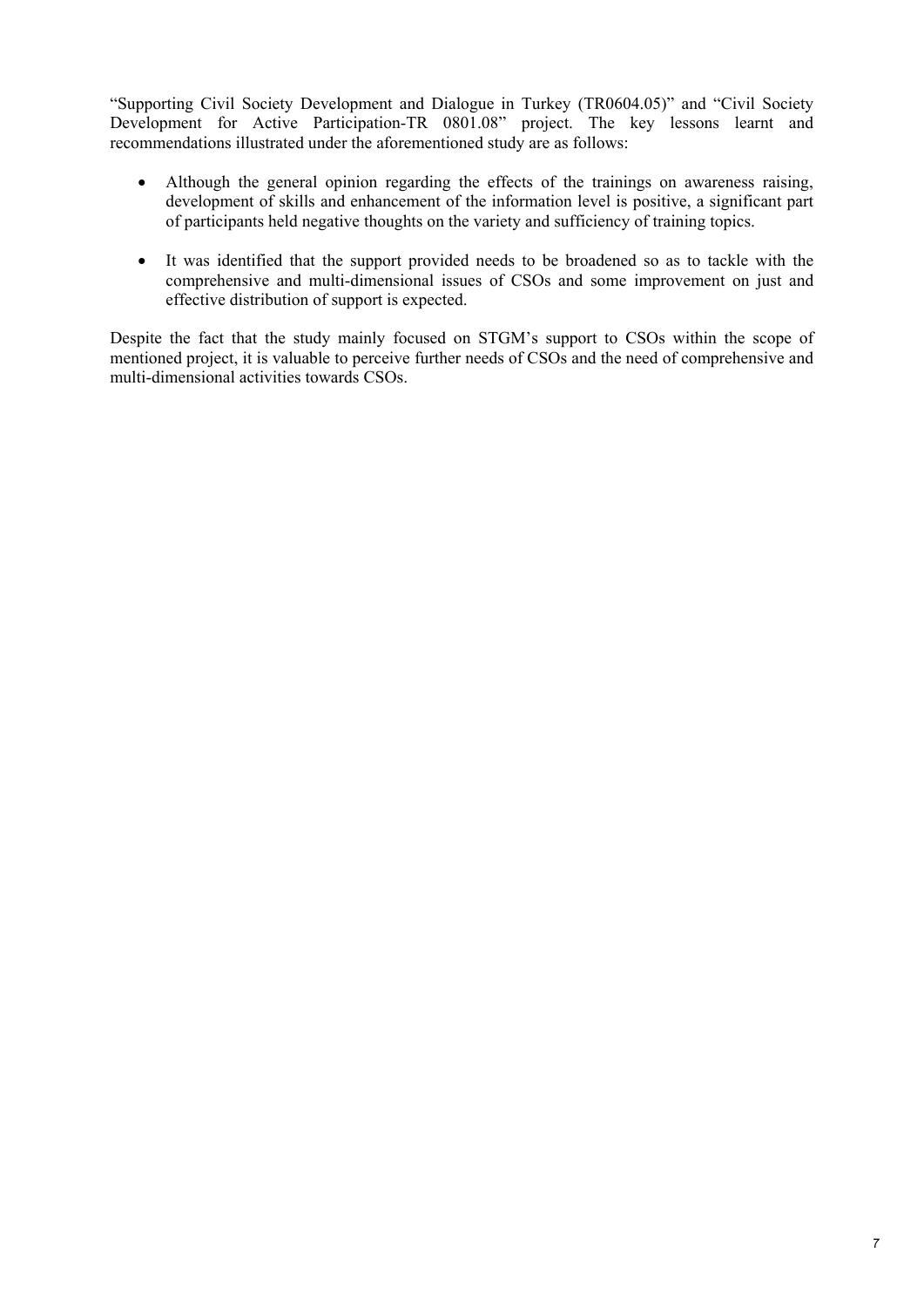## **2. INTERVENTION LOGIC**

#### **LOGICAL FRAMEWORK MATRIX**

| <b>OVERALL OBJECTIVE</b>                                                                                                                                                                                                                                                                                                                                                                                                                                                                                                            | <b>OBJECTIVELY VERIFIABLE INDICATORS (OVI)</b>                                                                                                                                                                                                                                                                                                                                                                                                                                                                                                                                                                                                                                                                                                                                                                                                                                                                                                                                                                                | <b>SOURCES OF VERIFICATION</b>                                                                                                                                                                                                                                                                                                                                                        |                                                                                                                                                                                                                                                                                                                                                                                                                                                                                            |
|-------------------------------------------------------------------------------------------------------------------------------------------------------------------------------------------------------------------------------------------------------------------------------------------------------------------------------------------------------------------------------------------------------------------------------------------------------------------------------------------------------------------------------------|-------------------------------------------------------------------------------------------------------------------------------------------------------------------------------------------------------------------------------------------------------------------------------------------------------------------------------------------------------------------------------------------------------------------------------------------------------------------------------------------------------------------------------------------------------------------------------------------------------------------------------------------------------------------------------------------------------------------------------------------------------------------------------------------------------------------------------------------------------------------------------------------------------------------------------------------------------------------------------------------------------------------------------|---------------------------------------------------------------------------------------------------------------------------------------------------------------------------------------------------------------------------------------------------------------------------------------------------------------------------------------------------------------------------------------|--------------------------------------------------------------------------------------------------------------------------------------------------------------------------------------------------------------------------------------------------------------------------------------------------------------------------------------------------------------------------------------------------------------------------------------------------------------------------------------------|
| To support the development of civil society through more active democratic participation in policy and<br>decision making processes and by promoting a culture of fundamental rights and dialogue                                                                                                                                                                                                                                                                                                                                   | • Assessment on enabling environment, active democratic<br>participation in policy and decision making processes and<br>development of civil society                                                                                                                                                                                                                                                                                                                                                                                                                                                                                                                                                                                                                                                                                                                                                                                                                                                                          | • European Commission<br>Annual<br>$\equiv$<br>Progress Reports for Turkey                                                                                                                                                                                                                                                                                                            |                                                                                                                                                                                                                                                                                                                                                                                                                                                                                            |
| <b>SPECIFIC OBJECTIVE</b>                                                                                                                                                                                                                                                                                                                                                                                                                                                                                                           | <b>OBJECTIVELY VERIFIABLE INDICATORS (OVI)</b>                                                                                                                                                                                                                                                                                                                                                                                                                                                                                                                                                                                                                                                                                                                                                                                                                                                                                                                                                                                | <b>SOURCES OF VERIFICATION</b>                                                                                                                                                                                                                                                                                                                                                        | <b>ASSUMPTIONS</b>                                                                                                                                                                                                                                                                                                                                                                                                                                                                         |
| To improve the legislative environment for active citizenship; to strengthen cooperation between public<br>sector and CSOs and the capacities of and networking between organised active citizens / CSOs and to<br>enhance civil society dialogue and intercultural exchange between civil societies in Turkey and Europe                                                                                                                                                                                                           | • Assessment of legislative environment for active citizenship,<br>cooperation between public sector and CSOs and networking<br>between organised active citizens / CSOs in Turkey                                                                                                                                                                                                                                                                                                                                                                                                                                                                                                                                                                                                                                                                                                                                                                                                                                            | - Records of Ministry of Interior<br>- Data of the Directorate for Foundations<br>- Monitoring reports of CSOs (CSI<br>Turkey Report, Reports of TACSO,<br>STGM, TÜSEV, and other CSOs,<br>platforms and networks e.g. CIVICUS<br>reports<br>- Monitoring reports of the TAs<br>- External evaluations                                                                                | Turkey remains committed to full fledge<br>democratic principles as per Copenhagen<br>political criteria                                                                                                                                                                                                                                                                                                                                                                                   |
| <b>RESULTS</b>                                                                                                                                                                                                                                                                                                                                                                                                                                                                                                                      | <b>OBJECTIVELY VERIFIABLE INDICATORS (OVI)</b>                                                                                                                                                                                                                                                                                                                                                                                                                                                                                                                                                                                                                                                                                                                                                                                                                                                                                                                                                                                | <b>SOURCES OF VERIFICATION</b>                                                                                                                                                                                                                                                                                                                                                        | <b>ASSUMPTIONS</b>                                                                                                                                                                                                                                                                                                                                                                                                                                                                         |
| R1. Transparent and participatory policy making including CSOs as fundamental and legitimate partners<br>has been introduced in public administration practice<br>R2. Participatory capacity to decision-making processes and advocacy skills of CSOs strengthened<br>R.3. Capacities of public institutions in implementing participatory tools and mechanisms for effective<br>CSO participation to policy improved<br>R.4. Joint cultural actions and the preservation and promotion of cultural heritage and diversity promoted | •Feedback from CSOs on their participation in policy making<br>and decision making processes in Turkey (R1)<br>• Number of local, regional and national level participation<br>mechanisms established by public institutions or jointly<br>established by public authorities and CSOs including<br>networks, platforms and joint civic initiatives (R1)<br>.Number of CSO networks and platforms active in Turkey<br>(R2)<br>.Number of CSOs reached by means of capacity building<br>activities under 2014 activities (R2)<br>•Number of draft/published legal/strategic documents utilising<br>the code of conduct (R3)<br>.Number of cultural actors from Turkey and from EU Member<br>States involved in the activities (R4)<br>•Number of cultural events and positive media coverage (R4)<br>*Number of cultural institutes involved in EU-Turkey CSD<br>(R4)<br>*Number of exchanges between professionals, academics in<br>the field of archaeology, internships (R4)<br>*Number of participants to visibility events | ·Ouestionnaires and research studies<br>implemented by TATs, both with CSOs<br>and with public institutions (R1)<br>• ROM reports prepared by independent<br>evaluation teams<br>*Survey and independent assessments e.g.<br>CIVICUS reports, platforms and networks<br>reports. $(R2)$<br>TAT reports on number of capacity<br>building activities under IPA 2014<br>$(R.2+R.3+R.4)$ | Related public institutions have political<br>determination to improve legislative<br>environment and to cooperate with CSOs<br>in decision making processes and<br>implementation<br>Both public authorities and CSOs are<br>willing to engage in dialogue and<br>cooperation.<br>CSOs and cultural institutes are willing to<br>collaborate among themselves and also to<br>create networks and platforms.<br>Media are open to promote all sorts of<br>civil society work and dialogue. |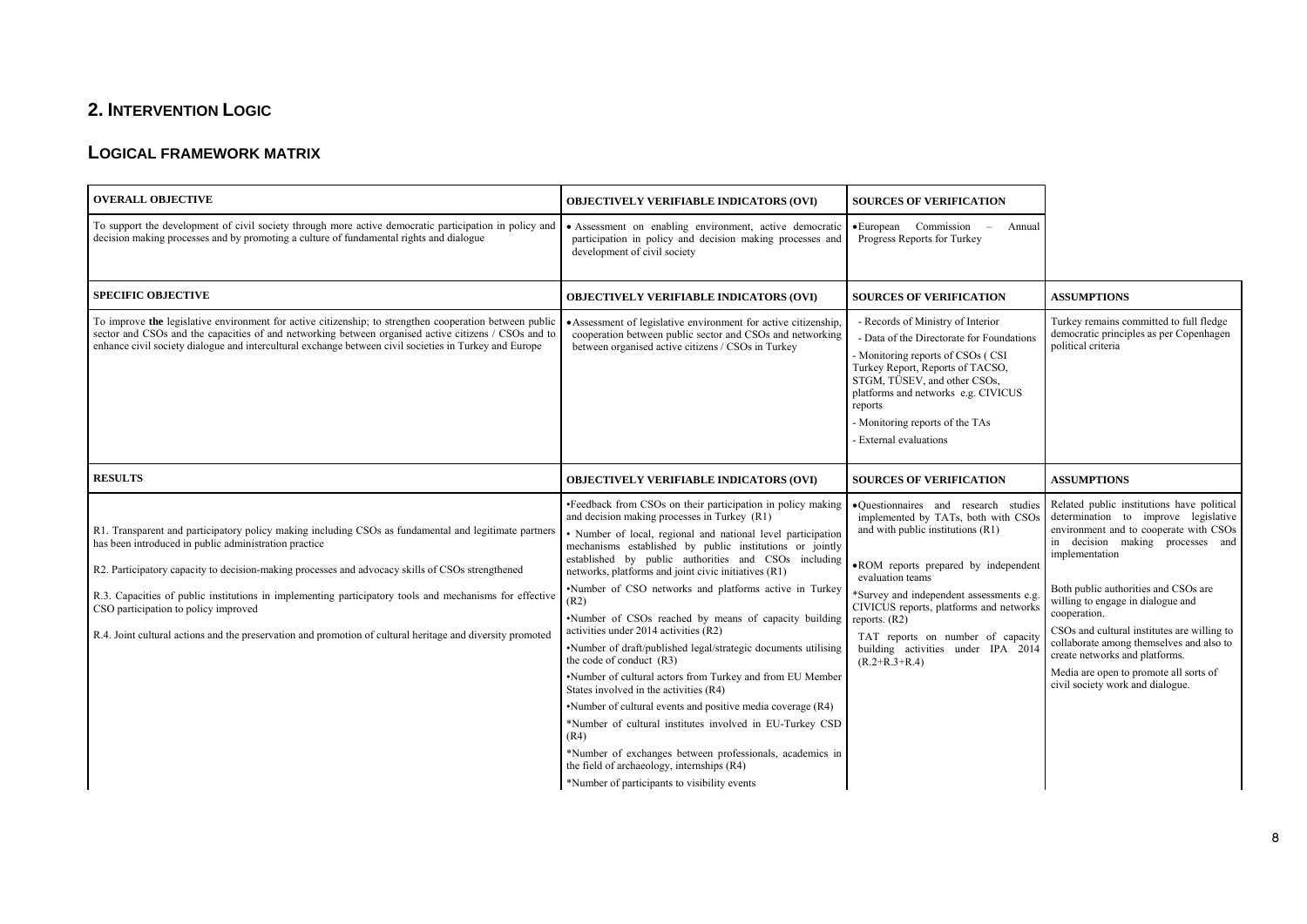| <b>ACTIVITIES</b>                                                                                                                                                                                                                                                                                                                                                | <b>MEANS</b>                                            | <b>OVERALL COST</b>               | <b>ASSUMPTIONS</b>                                                                                                   |
|------------------------------------------------------------------------------------------------------------------------------------------------------------------------------------------------------------------------------------------------------------------------------------------------------------------------------------------------------------------|---------------------------------------------------------|-----------------------------------|----------------------------------------------------------------------------------------------------------------------|
| Activity 1: Civil Society Support Programme - I                                                                                                                                                                                                                                                                                                                  | Direct agreement(s); Service contract and grant schemes | Total cost 23.350.000 $\in$       | A strong and inclusive coordination                                                                                  |
| Priority areas under the consortium direct agreement(s) and grant scheme for CSO partnerships and<br>networks will be:                                                                                                                                                                                                                                           |                                                         | EU Contribution: 20.190.000 $\in$ | mechanism is established among all<br>concerned institutions and stakeholders<br>the programme's<br>for<br>effective |
| • Strengthening the concept of active citizenship in Turkish society $(R1)$ ;                                                                                                                                                                                                                                                                                    |                                                         |                                   | implementation.                                                                                                      |
| • Awareness-raising on active citizenship and freedom of $CSOs (R1)$ ;<br>• Solidifying efforts to set up a substructure for the establishment of permanent mechanisms that<br>will include CSOs in the public decision-making processes (R2);                                                                                                                   |                                                         |                                   | Renewed commitment of stakeholders to<br>work together towards an improved CSO-<br>public dialogue.                  |
| • Developing tools to determine and overcome procedural obstacles for dialogue between CSOs<br>and public sector by conducting information activities for organized citizens and public<br>authorities on best practices and importance of civic participation in decision making processes<br>and on EU policies on civic participation (R3);                   |                                                         |                                   |                                                                                                                      |
| · Organising capacity building activities towards CSOs on participation in and monitoring of<br>policy processes; implementing accountability, transparency and democratic governance<br>principles; advocacy and initiatives for policy dialogue with public bodies; communicational<br>and networking skills; participation to decision-making processes (R4); |                                                         |                                   |                                                                                                                      |
| • Building internal dialogue of CSOs by means of supporting establishment/reinforcement of and<br>participation in networks (including European networks) and events in Turkey (and in the EU<br>when relevant) that enable CSOs to support each other and exchange good practices (R4).                                                                         |                                                         |                                   |                                                                                                                      |
| Priority area under the Grant Scheme for Grassroots organisations will be;                                                                                                                                                                                                                                                                                       |                                                         |                                   |                                                                                                                      |
| • Activities targeting improved administrative, advocacy and communication skills to more<br>effectively participate in policy dialogue (R5);                                                                                                                                                                                                                    |                                                         |                                   |                                                                                                                      |
| Activity 2: Strengthening the capacity of the Ministry of Family and Social Policies for Public-CSO<br>Cooperation                                                                                                                                                                                                                                               | Service                                                 |                                   |                                                                                                                      |
| Increasing capacity of the Ministry and CSOs in terms of mutual policy making,<br>implementation, monitoring and evaluation                                                                                                                                                                                                                                      |                                                         |                                   |                                                                                                                      |
| Capacity building and acquiring experience on the implementation of code of conduct in the<br>$\bullet$<br>framework of negotiation preparations for Social Policy and Employment Chapter and<br>conducting negotiations                                                                                                                                         |                                                         |                                   |                                                                                                                      |
| Strengthening cooperation among CSOs and between CSOs and relevant public institutions<br>in the field of social policy                                                                                                                                                                                                                                          |                                                         |                                   |                                                                                                                      |
| Capacity building for CSOs regarding legal assistance and counselling.                                                                                                                                                                                                                                                                                           |                                                         |                                   |                                                                                                                      |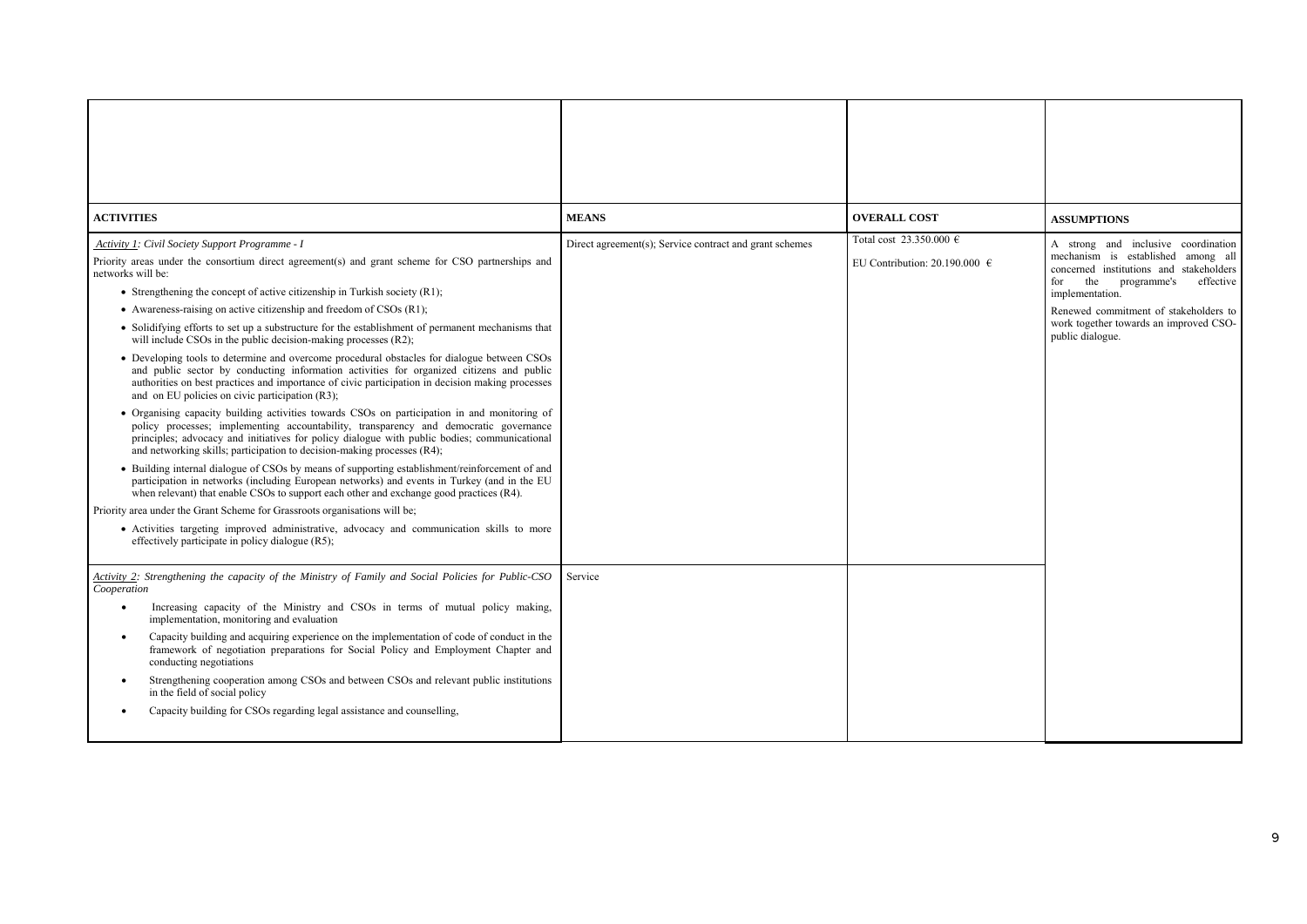| Activity 3: EU-Turkey Intercultural Dialogue<br>Priority areas under the activity will be:                                                                                                                                                                                                                                                | Service (capacity building to Yunus Emre Institute and overall<br>visibility to the whole programme) and grant scheme |                                                                                                                                       |
|-------------------------------------------------------------------------------------------------------------------------------------------------------------------------------------------------------------------------------------------------------------------------------------------------------------------------------------------|-----------------------------------------------------------------------------------------------------------------------|---------------------------------------------------------------------------------------------------------------------------------------|
| Capacity building for Yunus Emre Institute to engage more actively in cultural exchange in<br>$\bullet$<br>the context of EU-Turkey civil society dialogue.<br>Developing and implementing long term multinational/multilateral joint cultural initiatives<br>$\bullet$<br>in Turkey and in the EU to contribute to mutual understanding. |                                                                                                                       |                                                                                                                                       |
| Activities to increase the visibility of EU-Turkey civil society dialogue in Turkey and in the<br>$\bullet$<br>EU Member States.                                                                                                                                                                                                          |                                                                                                                       |                                                                                                                                       |
| Enhancing/strengthening Yunus Emre Institute's collaboration with the EU National<br>$\bullet$<br>Institutes Network (EUNIC).                                                                                                                                                                                                             |                                                                                                                       | Sufficient interest by EU Member<br>States/cultural institutes                                                                        |
|                                                                                                                                                                                                                                                                                                                                           |                                                                                                                       | Cultural institutes have sufficient<br>capacity/ strengths to increase visibility of<br>CSD and give it a more permanent<br>structure |
|                                                                                                                                                                                                                                                                                                                                           |                                                                                                                       | Equal distribution of the cultural activities<br>in the EU and Turkey facilitating mutual<br>dialogue is possible.                    |
|                                                                                                                                                                                                                                                                                                                                           |                                                                                                                       |                                                                                                                                       |
|                                                                                                                                                                                                                                                                                                                                           |                                                                                                                       |                                                                                                                                       |
| Activity 4: EU-Turkey Anatolian Archaeology and Cultural Heritage Institute                                                                                                                                                                                                                                                               | Service, Works and Supply contracts                                                                                   | Results of preparatory TAIEX<br>workshop( $s$ ) with the participation of                                                             |
| Priority areas under the activity will be:                                                                                                                                                                                                                                                                                                |                                                                                                                       | relevant actors including international<br>oragnisations (e.g. CoE, Europa Nostra,                                                    |
| Refurbishment of a building, establishment and equipping of a Turkey - EU Archaeological<br>$\bullet$<br>and Cultural Heritage Institute in Gaziantep, including spaces for visiting researchers and<br>interns from the EU                                                                                                               |                                                                                                                       | etc.) will be taken into account in the<br>design of the centre.                                                                      |
| Collecting, preserving and promoting common cultural heritage of the EU and Turkey by<br>$\bullet$<br>providing access to the Ancient Anatolian Civilizations' archaeological and historical<br>heritage works to specialists, as well as to the wide public from the EU and Turkey.                                                      |                                                                                                                       |                                                                                                                                       |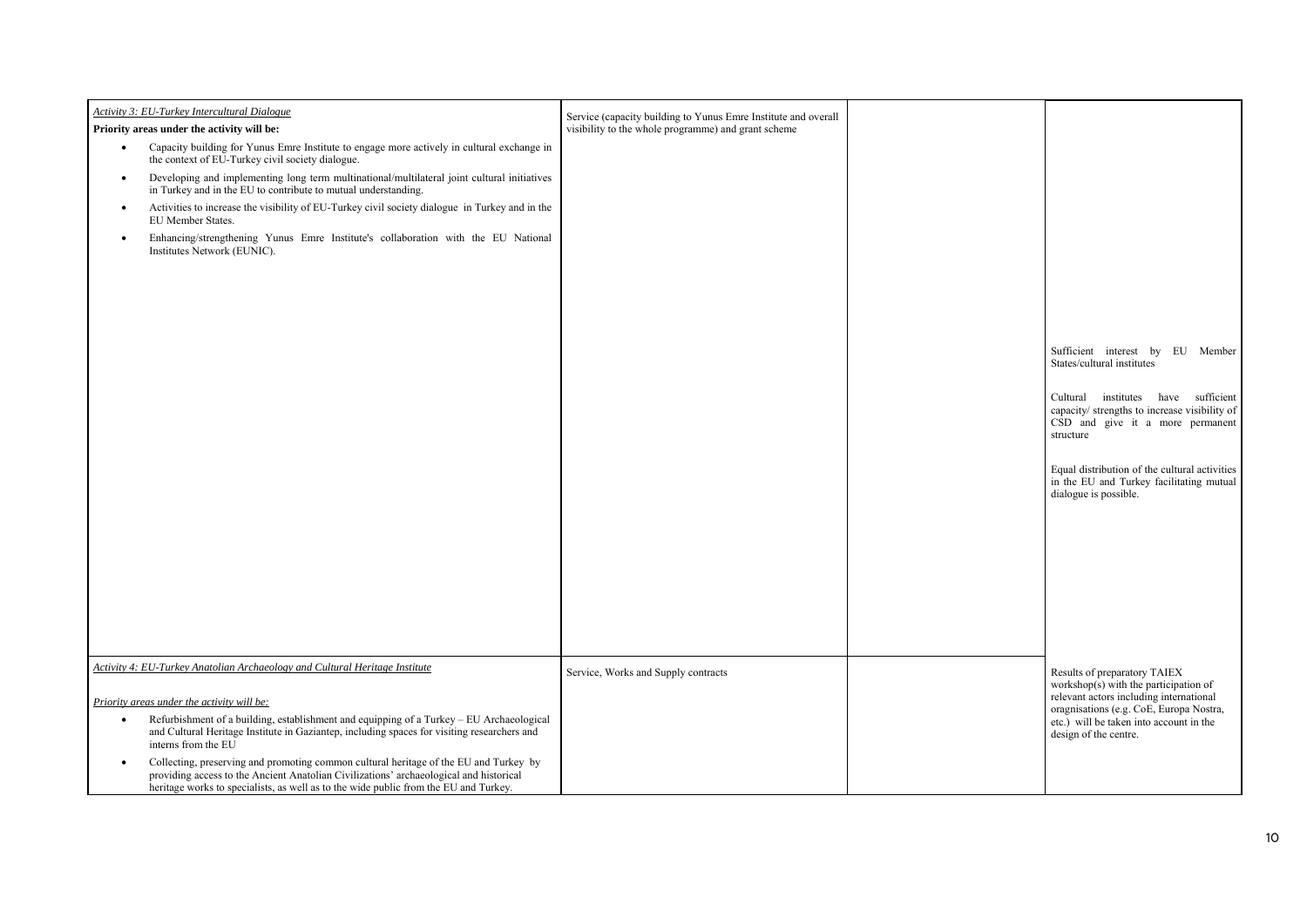| Creating accessible sources of information on different cultures, political and economical<br>systems, thus enhancing the awareness of opportunities for the creative sectors in Turkey and<br>in the EU member states                                                                                          |  |  |
|-----------------------------------------------------------------------------------------------------------------------------------------------------------------------------------------------------------------------------------------------------------------------------------------------------------------|--|--|
| Establishing or linking to networks among archaeology institutes of Turkey and EU member<br>states for sustained dialogue, know-how and knowledge sharing in the field of common<br>cultural heritage, ensuring that the latest research, technologies and sustainable<br>archaeological practice are exchanged |  |  |
| Promoting a community-based approach to cultural heritage throughout Turkey, ensuring<br>the active engagement of the communities where archaeological sites are based as well as<br>interested civil society from the EU as a strategy for a sustainable future of cultural heritage<br>sites                  |  |  |
| Promoting an open centre to the public as well people engaged in creative sectors.                                                                                                                                                                                                                              |  |  |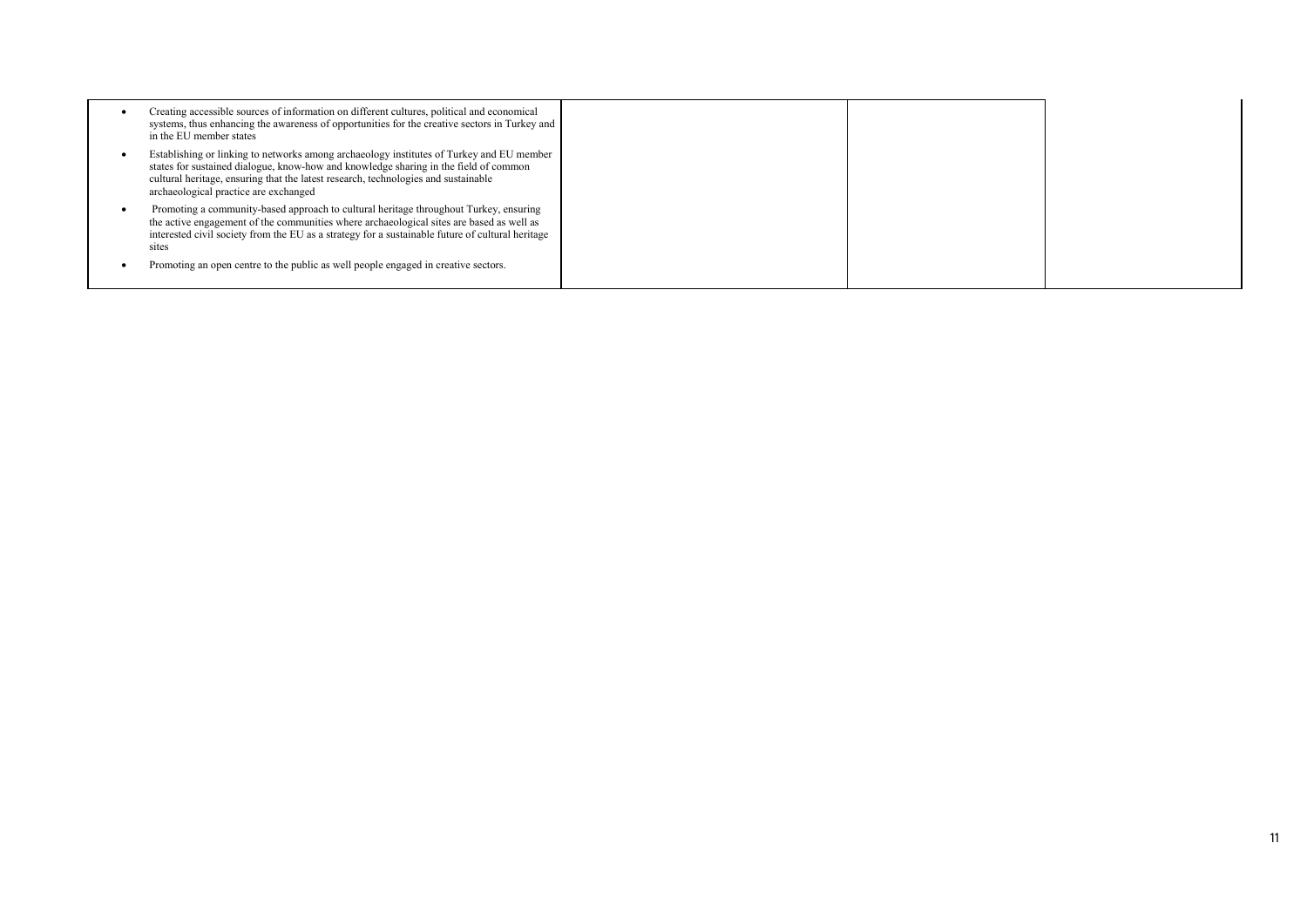## **ADDITIONAL DESCRIPTION**

**Activity 1 -** *Civil Society Support Programme* entails direct agreement(s) with a CSO consortium (as per 2011 programme), a service contract and two grant schemes.

The first component, *Strengthening Civil Society Development and Civil Society-Public Sector Cooperation in Turkey – phase II* is a follow-up of the IPA 2011 project*.* It will focus on an improved environment and organisational capacity for civil society. It will also promote a more effective civic participation in policy processes at all levels, including a better legal framework for civil society organisations (establishing, operating and funding).

The second component, a *Grant Scheme for CSO partnerships and networks on strengthening cooperation between public sector and CSOs*, will aim at strengthening the cooperation between public sector at all levels (from national to local) and civil society organisations in particular those organised in partnerships and networks.

The first two components will cover the following non-exhaustive list of priority areas:

- Strengthening the concept of active citizenship in Turkish society;
- Organising joint (public institutions and CSOs) working groups to review, analyse and develop draft law proposals and improvements to be made in the secondary legislation;
- Awareness-raising on active citizenship and freedom of CSOs;
- Solidifying efforts to set up a substructure for the establishment of mechanisms that will include CSOs in the public decision-making processes;
- Conducting information activities for organised citizens and public authorities on best practices and importance of civic participation in decision making processes and on EU policies on civic participation;
- Developing tools to determine and overcome procedural obstacles for dialogue between CSOs and public sector;
- Organising capacity building activities towards CSOs on participation in and monitoring of policy processes; implementing accountability, transparency and democratic governance principles;
- Building internal dialogue of CSOs by means of supporting establishment/reinforcement of and participation in networks and events in Turkey that enable CSOs to support each other and exchange good practices;

The third component will be a *Grant Scheme for Grassroots CSOs* aiming at improving their administrative, advocacy and communication skills to participate more effectively in policy dialogue.

The fourth component will be a service contract for Technical Assistance to assist the MEU during the implementation stage. Both the Directorate for Project Implementation and Directorate of Civil Society, Communication and Culture will jointly be responsible for the implementation of the activity. The TAT's main task will be to ensure coherence between the various components and therefore will support the Ministry to implement the Grant Scheme for Grassroots CSOs and to conduct promotion and visibility activities of the *Civil Society Support Programme.*

**Activity 2 -** *Strengthening the Capacity of the Ministry of Family and Social Policies for Public-CSO Cooperation* will help to increase the capacity of MoFSP and related institutions working in the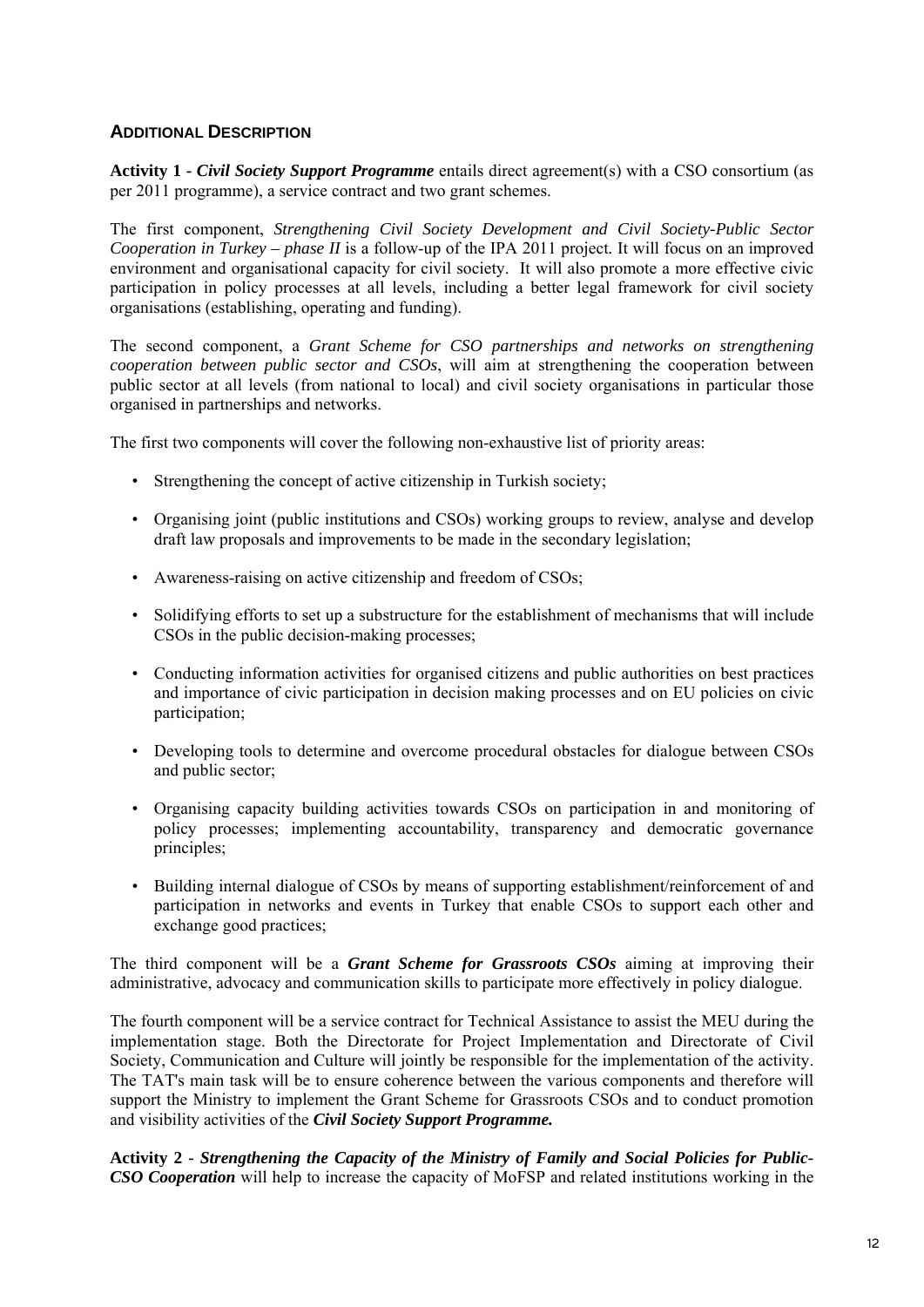field of social inclusion so as to achieve structural improvements for the participation of CSOs in policy making, implementation, monitoring and evaluation and to support them to integrate in CSOpublic sector dialogue.

During the activity's preparation and implementation process, MoFSP will also involve relevant institutions like Ministry of Development, Department of Associations and GD of Foundations at national level and other related public bodies at local level. The activity will be a pilot to establish the necessary mechanisms ensuring public-CSOs cooperation, among others by putting into practice the Code of Conduct drafted by TÜSEV in the scope of "Strengthening Civil Society Development in Turkey and Civil Society-Public Sector Cooperation in Turkey" Project (TR2011/0135.07). This will also contribute to the accession negotiations i.e. Social Policy and Employment chapter. In the final stage of this "pilot", the results and best practices will be shared through an effective dissemination strategy, involving all key stakeholders, with other relevant public institutions in Turkey.

**Activity 3 – "***EU-Turkey Intercultural dialogue"* will involve the cultural institutes from EU and Turkey together with their partners (CSOs, universities, etc.), in sustainable cultural exchanges for mutual understanding. The overall objective will be to form an effective network among the cultural institutes – whichever statutes they have in their respective countries - of EU and Turkey through intense cultural exchange in the framework of collaborative activities. There will be two components of the programme. A Service Contract for capacity building for Yunus Emre Institute for grant scheme management as well as an overall visibility and branding for the whole programme. In addition, a grant scheme, implemented by Yunus Emre Institute, where multilateral/multinational long term and sustainable cultural exchanges of interested national cultural institutes will be supported. To enable a true dialogue, activities will be equally implemented in Turkey and in EU Member States. All aspects of contemporary arts - music, performing arts, plastic and visual arts - and literature will be covered. Active participation of citizens as well as wide media coverage to give an impetus to Turkey's EU accession will be encouraged.

**Activity 4 -** *EU– Turkey Anatolian Archaeology and Cultural Heritage Institute* will be implemented by the Ministry of Culture and Tourism. The overall objective of the activity is to develop inter cultural dialogue between the EU and Turkey by means of protection and promotion of common cultural heritage and by through civil society dialogue. Whereas the specific objective of the activity is to provide accessibility to the Ancient Anatolian Civilizations' archaeological and historical heritage works by collecting, preserving and promoting the shared values and common cultural heritage of the EU and Turkey by means of collaborative activities. The institute will be set up in Gaziantep following a TAIEX activity which will bring together experts in the field and that will be concluded by a report offering design recommendations for a sustainable centre. The final design will be approved by the involved stakeholders including the EU Delegation. Once completed this EU-Turkey centre should provide for joint research, analysis & restoration, offering trainings, internships to young experts etc… (non-exhaustive list) This centre should not be limited to the use of experts only but should also be open to the public as well people engaged in creative sectors. Therefore activities should be open and inclusive of the public, CSOs, artists, youth, academics etc… from Turkey as well as the EU. The connection of this Centre to other centres and archaeological networks in the EU should also be ensured to enable exchange of knowledge and know-how, on the latest research, technologies, governance models (particularly based on a community led approach) and sustainable archeological practice.

Metropolitan Municipality of Gaziantep will support the project locally and grant a historical building to be restored as the institute. This restoration and furbishing works will be covered by the project. The action has a potential to make Gaziantep a hub of international cooperation bringing to the fore what EU-Turkish archaeologists have done and will do in the future. Sustainability will be ensured by involving local stakeholders.

The ToR for Technical Assistance will be drafted in line with the TAIEX experts' recommendations and in accordance with the agreement of the involved stakeholders including the EU Delegation.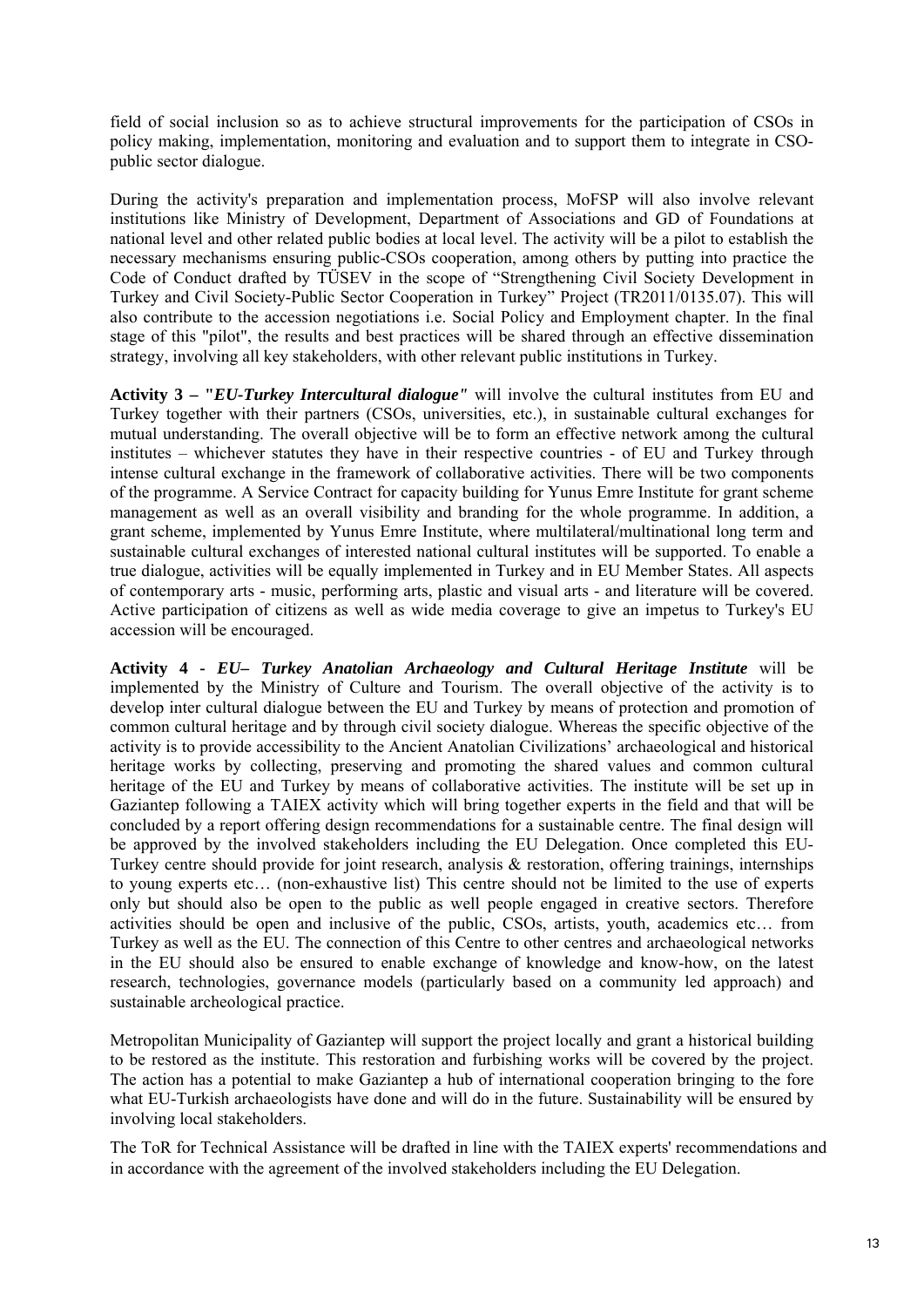#### **3. IMPLEMENTATION ARRANGEMENTS**

#### **ROLES AND RESPONSIBILITIES**

#### *For Activity 1- Civil Society Support Programme:*

The beneficiary of the *"Civil Society Support Programme"* is Ministry for EU Affairs (MEU). Both the Directorate for Project Implementation and Directorate of Civil Society, Communication and Culture will be responsible for the implementation. MEU will coordinate the implementation of the activity, ensuring the involvement and participation of all concerned institutions, including Consortium members who will be signatory of direct agreement(s) under component 1, sector representatives and other relevant stakeholders. The Technical Assistance Team will be established to assist MEU for the implementation of the grant schemes and visibility issues. *A Steering Committee* will be formed composed of representatives from the EUD, MEU, CFCU, other relevant public institutions and CSOs' representatives. Additionally, an *Action Monitoring Committee* will be established with the participation of MEU, Ministry of Family and Social Policies, EUD, CFCU and CSOs' representatives for monitoring the progress of the activity.

#### *For Activity 2- Technical Assistance for Capacity Building of the Ministry of Family and Social Policies for Public-CSO Cooperation:*

Ministry of Family and Social Policies is the main beneficiary and will coordinate the smooth implementation of the activity. A Technical Assistance Team will provide capacity building services to the Ministry and other related institutions included in the activity. A Steering Committee will be composed of representatives from the EUD, MEU, Ministry of Family and Social Policies, CSOs and the CFCU. Other relevant organisations may be invited as seen fit.

#### *For Activity 3- "EU-Turkey Intercultural Dialogue":*

Yunus Emre Institute is the main beneficiary and the responsible entity for the smooth implementation of this activity. The Institute is established under the Yunus Emre Foundation, one of the public foundations in Turkey established under the auspices of Turkish presidency in accordance with the Article 5653. The revenues of the Foundation are allocated from the national budget, related state institutions and organisations, incomes from immovable owned by the Foundation and other contributions and donations.

In addition a Technical Assistance Team will be contracted to support the institute during the implementation of the activity.

#### *For Activity 4- "EU-Turkey Anatolian Archaeology and Cultural Heritage Institute"*

Ministry of Culture and Tourism is the main beneficiary of the fourth activity. Metropolitan Municipality of Gaziantep will support the project locally and grant a historical building to be restored as the institute. The Technical Assistance Team will provide assistance to the Ministry for implementing the project and one of the most important tasks will be to support the Ministry in connecting this Centre to other centres and archaeological networks in the EU.

The Implementing Agency for all activities under this Action will be the Central Finance and Contracts Unit (CFCU) that will be responsible for all procedural aspects of the tendering process, contracting matters and financial management (including payments) of the activities.

#### **IMPLEMENTATION METHOD(S) AND TYPE(S) OF FINANCING**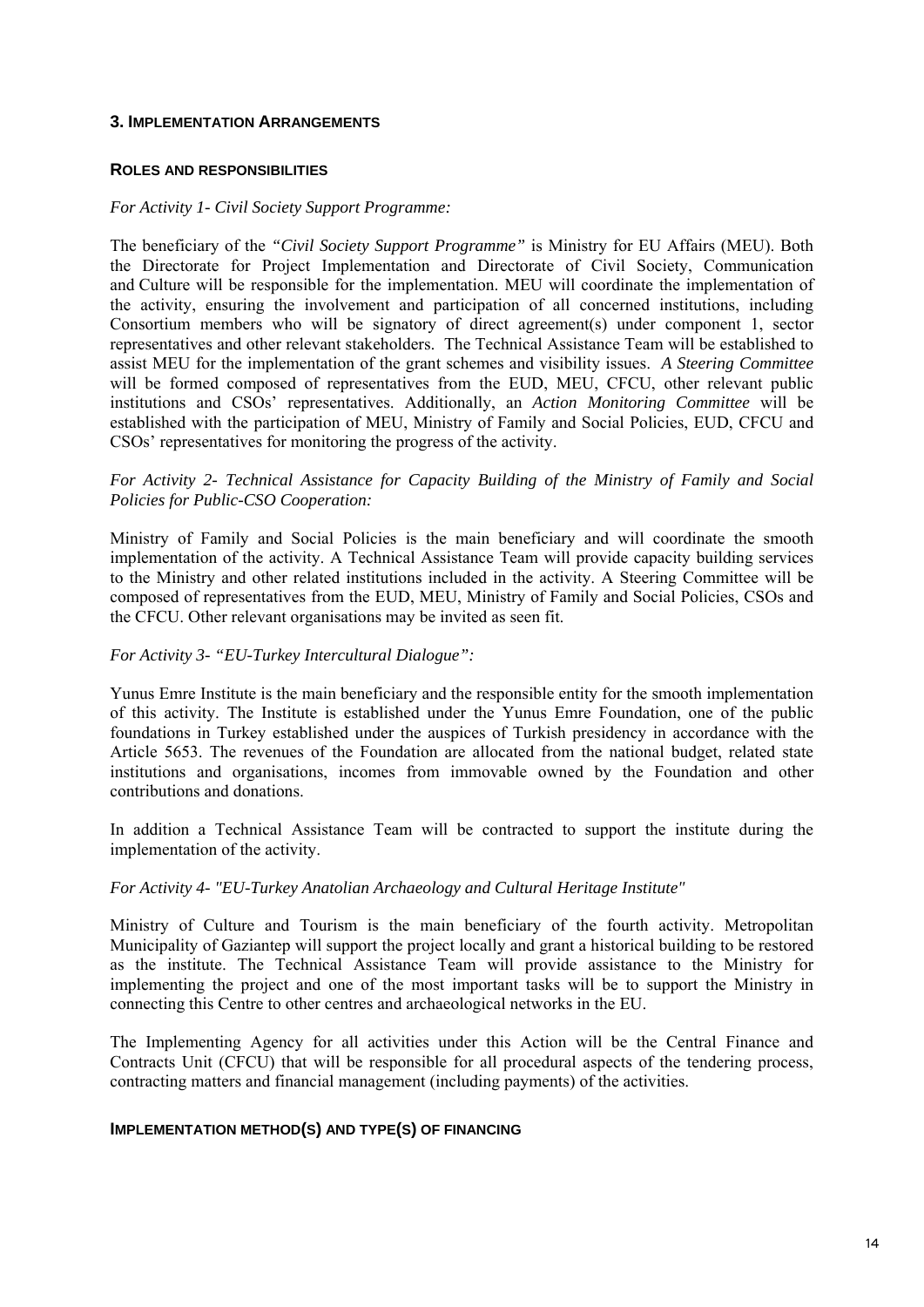*Activity 1- Civil Society Support Programme* will be composed of direct agreement(s) with the Consortium of CSOs implementing the 2011 project, two grant schemes and a service contract. The first grant scheme is *Grant Scheme for CSO partnerships and networks* which will be launched through Call for Proposals .Another Call for Proposals will be announced for *Grassroots organisations*. Finally, the third component will be a service contract for a Technical Assistance to assist MEU in the implementation of the aforementioned grant schemes and promotion of the activity.

*Activity 2- Strengthening the capacity of the Ministry of Family and Social Policies for Public-CSO Cooperation* will be implemented through a service contract with a Technical Assistance Team.

*Activity 3- "EU-Turkey Intercultural dialogue"* will be composed of a service contract for a Technical Assistance team to assist Yunus Emre Institute in the implementation of the grant scheme, and capacity building of the Institute as well as programme branding and visibility.

*Activity 4 –"EU- Turkey Anatolian Archaeology and Cultural Heritage Institute"* will be carried out through TA contract, a works contract , a supply contract and a supervision contract.

## **4. PERFORMANCE MEASUREMENT**

#### **METHODOLOGY FOR MONITORING (AND EVALUATION)**

At the grant scheme level, in order to monitor the grant contracts a monitoring team will be formed within MEUA together with the Technical Assistance Team throughout the implementation. At the activity level, a *Steering Committee* will be formed for with the participation of representatives of the EUD, MEUA, CFCU, CSOs representatives and other relevant organisations for Activity 1 and representatives from the EUD, MEUA, CFCU, Ministry of Family and Social Policies and other relevant organisations for Activity 2. Steering Committees will meet every six month to monitor the activity.

For the monitoring of the Action, an *Action Monitoring Committee* will be established with the participation of MEUA, Ministry of Family and Social Policies, EUD, CFCU and CSOs' representatives. This committee will meet annually or semi-annually and responsible for the monitoring of the Action holistically. In addition, an ex-post evaluation of the Action by independent evaluation team will be foreseen.

Besides, an evaluation study to measure the impact of the whole Action is foreseen in 2020. But this activity will be taken into account in the upcoming action documents.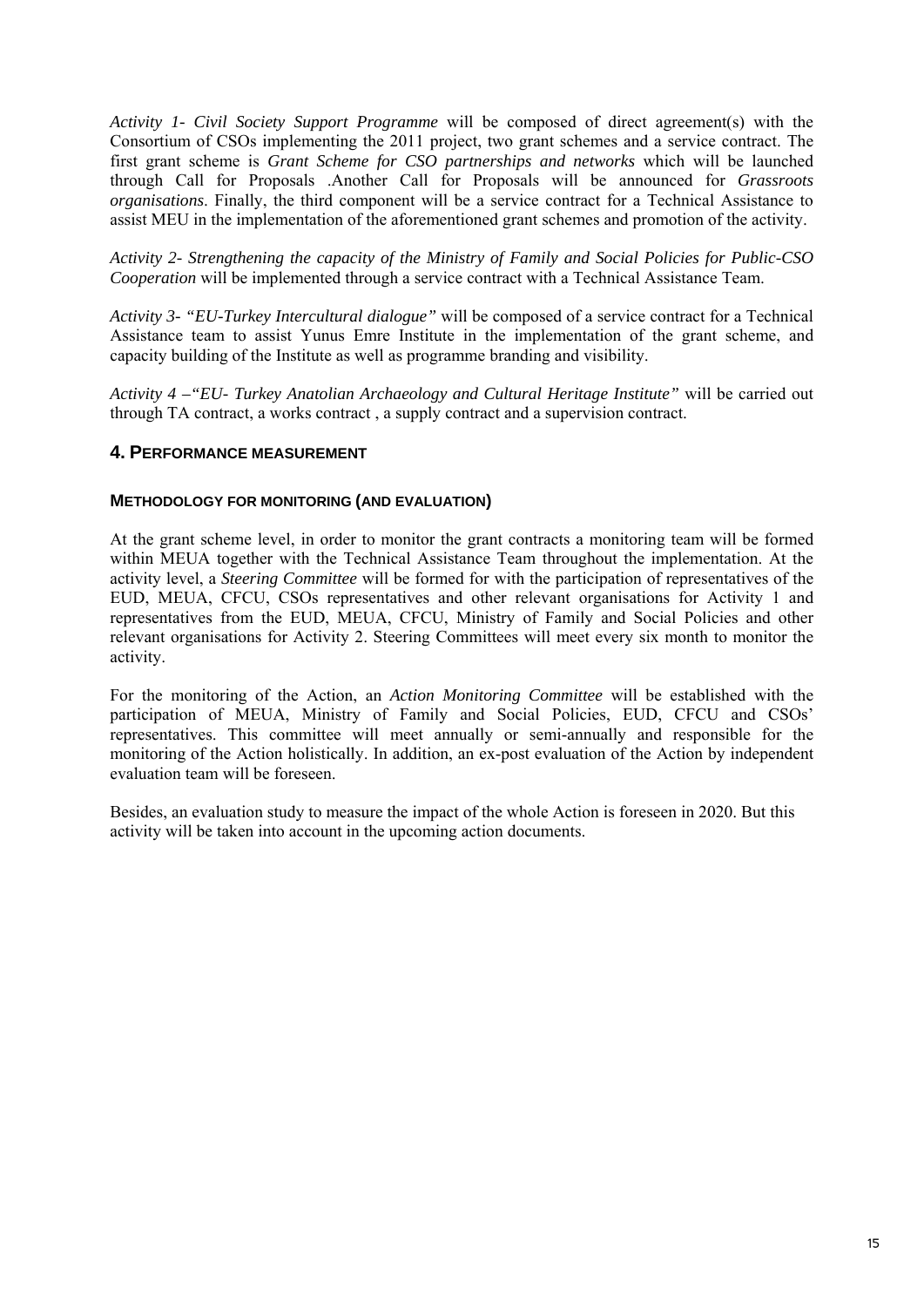### **INDICATOR MEASUREMENT**

| <b>Indicator</b>                                                                                                                                                                                                          | <b>Description</b>                                                                                                                                                                                                                                                                                                                                                                                                                   | <b>Baseline</b>            | Last          | <b>Milestone 2017</b>                                                                                                                                                          | <b>Target</b>                                                                   | <b>Source of information</b>                                                                                                                                                                                                                                                                                                                                                                          |
|---------------------------------------------------------------------------------------------------------------------------------------------------------------------------------------------------------------------------|--------------------------------------------------------------------------------------------------------------------------------------------------------------------------------------------------------------------------------------------------------------------------------------------------------------------------------------------------------------------------------------------------------------------------------------|----------------------------|---------------|--------------------------------------------------------------------------------------------------------------------------------------------------------------------------------|---------------------------------------------------------------------------------|-------------------------------------------------------------------------------------------------------------------------------------------------------------------------------------------------------------------------------------------------------------------------------------------------------------------------------------------------------------------------------------------------------|
|                                                                                                                                                                                                                           |                                                                                                                                                                                                                                                                                                                                                                                                                                      |                            |               |                                                                                                                                                                                |                                                                                 |                                                                                                                                                                                                                                                                                                                                                                                                       |
| Action outcome indicator 1:<br>Number of CSO networks<br>and platforms active in<br>Turkey<br>(To improve the<br>environment for active<br>citizenship and to<br>strengthen the capacity of<br>organised active citizens) | Positive feedback from CSOs<br>concerning the implementation<br>of relevant legislation<br>Improvement of the public<br>institutions' perception with<br>regards to civil society.<br>CSOs institutional management<br>systems, human resources and<br>external relations are improved.<br>Financial sustainability of the<br>grantees is improved<br>Increase in the number of<br>citizens who volunteer in CSOs<br>and initiatives | (year)<br>$\boldsymbol{0}$ | (year)<br>N/A | Consultations<br>have taken<br>place to change<br>the laws and<br>redeem the<br>implementation<br>process<br>Increase by one<br>point on each<br>percentage of<br>the baseline | 2020<br>Increase by<br>one point<br>on each<br>percentage<br>of the<br>baseline | Consultation exercises<br>feedback<br>Monitoring reports of the<br><b>TA</b><br><b>External evaluations</b><br>Reports of TACSO,<br>STGM, TÜSEV, and<br>other CSOs, platforms<br>and networks<br><b>CIVICUS</b> reports<br>Data of the Ministry of<br>Interior – department of<br>associations<br>Data of the Directorate for<br>Foundations<br>Other relevant data<br>provided by line<br>ministries |
|                                                                                                                                                                                                                           |                                                                                                                                                                                                                                                                                                                                                                                                                                      |                            |               |                                                                                                                                                                                |                                                                                 |                                                                                                                                                                                                                                                                                                                                                                                                       |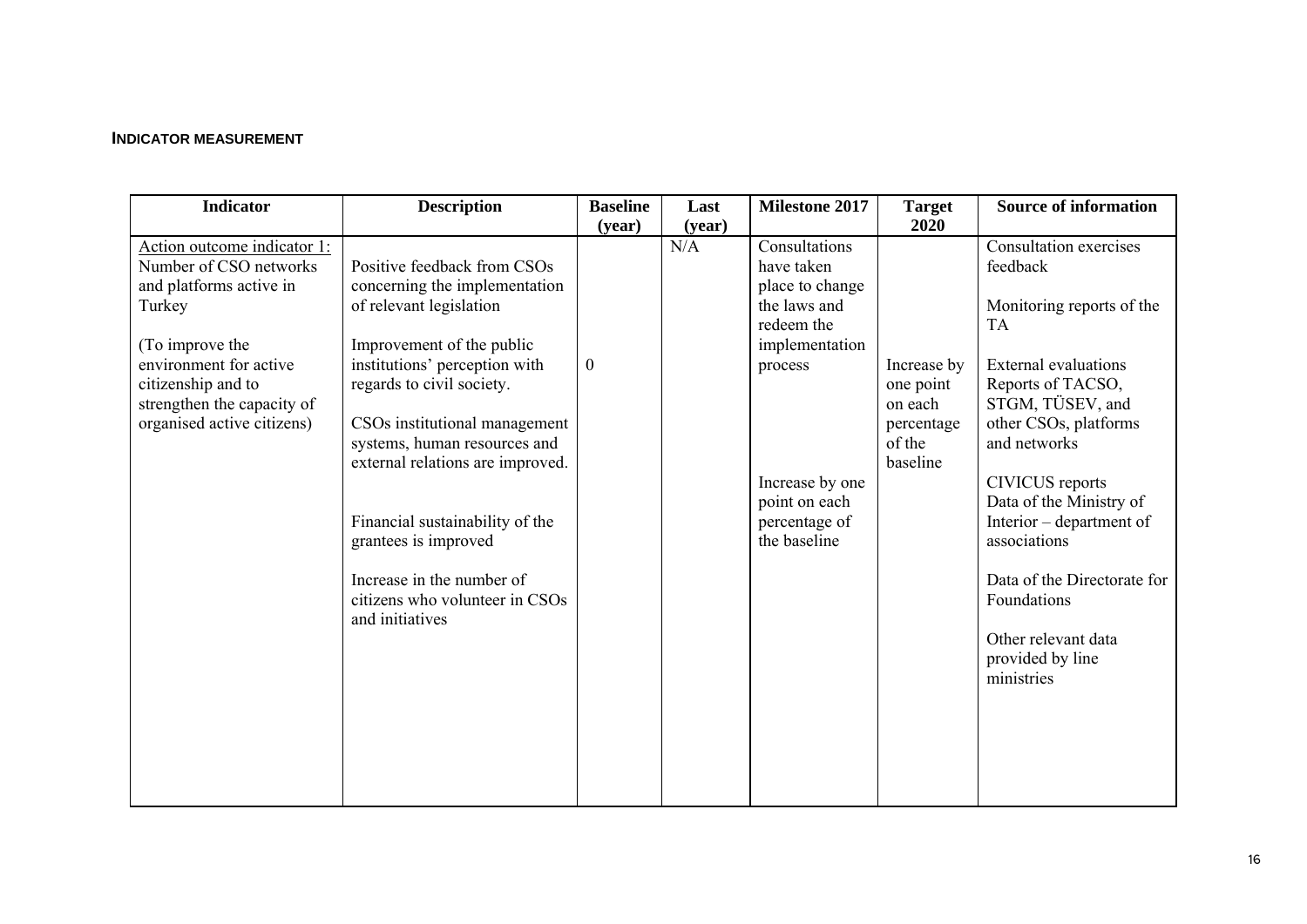| <b>Indicator</b>                                                                                                                                                                                                                                                                                                                                                                                                                         | <b>Description</b>                                                                                                                                                                                                                                                                                                                                                                                                           | <b>Baseline</b>                                                          | Last   | <b>Milestone 2017</b>                                                                                                                                                                                                                         | <b>Target</b><br>2020                                                                      | <b>Source of information</b>                                                                                                                                                                                                                  |
|------------------------------------------------------------------------------------------------------------------------------------------------------------------------------------------------------------------------------------------------------------------------------------------------------------------------------------------------------------------------------------------------------------------------------------------|------------------------------------------------------------------------------------------------------------------------------------------------------------------------------------------------------------------------------------------------------------------------------------------------------------------------------------------------------------------------------------------------------------------------------|--------------------------------------------------------------------------|--------|-----------------------------------------------------------------------------------------------------------------------------------------------------------------------------------------------------------------------------------------------|--------------------------------------------------------------------------------------------|-----------------------------------------------------------------------------------------------------------------------------------------------------------------------------------------------------------------------------------------------|
| Action outcome indicator 2:<br>Number of local, regional<br>national<br>and<br>level<br>participation<br>mechanisms<br>established<br>public<br>by<br>institutions<br>jointly<br><b>or</b><br>established<br>public<br>by<br>CSO <sub>s</sub><br>authorities<br>and<br>including<br>networks,<br>platforms and joint civic<br>initiatives;<br>Number of draft/published<br>legal/strategic<br>documents<br>utilising the code of conduct | Quality* of structures and<br>mechanisms in place for<br>dialogue and cooperation<br>between CSOs and public<br>institutions<br>* in terms of:<br>- CSO representation in general<br>- representation of<br>smaller/weaker CSOs<br>- its visibility and availability<br>- government perception of<br>quality of structures and<br>mechanisms<br>- CSOs perception of structures<br>and mechanisms                           | (year)<br>No<br>systemati<br>$\mathbf{c}$<br>mechanis<br>$m$ in<br>place | (year) | A mechanism is<br>under<br>discussion with<br>CSOs at all<br>public<br>administration<br>levels                                                                                                                                               | There is a<br>systematic<br>established<br>structure<br>for dialogue<br>and<br>cooperation | National registry and / or<br>information from national<br>government and surveys<br>with CSOs (Department<br>for Cooperation with<br>CSOs and Secretariat for<br>European Integration)<br>Future IPA programming<br>documents and activities |
| Action outcome indicator<br>3/4:<br>Number of partnerships<br>among cultural institutes<br>and their partners<br>Number of exchanges<br>between professionals,<br>academics in the field of<br>archaeology and cultural<br>heritage                                                                                                                                                                                                      | Developing and implementing<br>long term multinational/<br>multilateral joint cultural<br>initiatives in Turkey and in the<br>EU to contribute to mutual<br>understanding.<br>Establishing or linking to<br>networks among archaeology<br>institutes of Turkey and EU<br>member states for sustained<br>dialogue, know-how and<br>knowledge sharing in the field<br>of common cultural heritage,<br>ensuring that the latest | Not<br>known                                                             |        | At least 5 long<br>term<br>partnership are<br>established and<br>Yunus Emre<br>Institute has the<br>capacity to<br>involve in long<br>term<br>multinational/<br>multilateral<br>joint cultural<br>heritage<br>initiatives with<br>EU partners |                                                                                            | TAT reports<br>Yunus Emre Institute<br>reports<br>CSOs independent reports<br>Media coverage                                                                                                                                                  |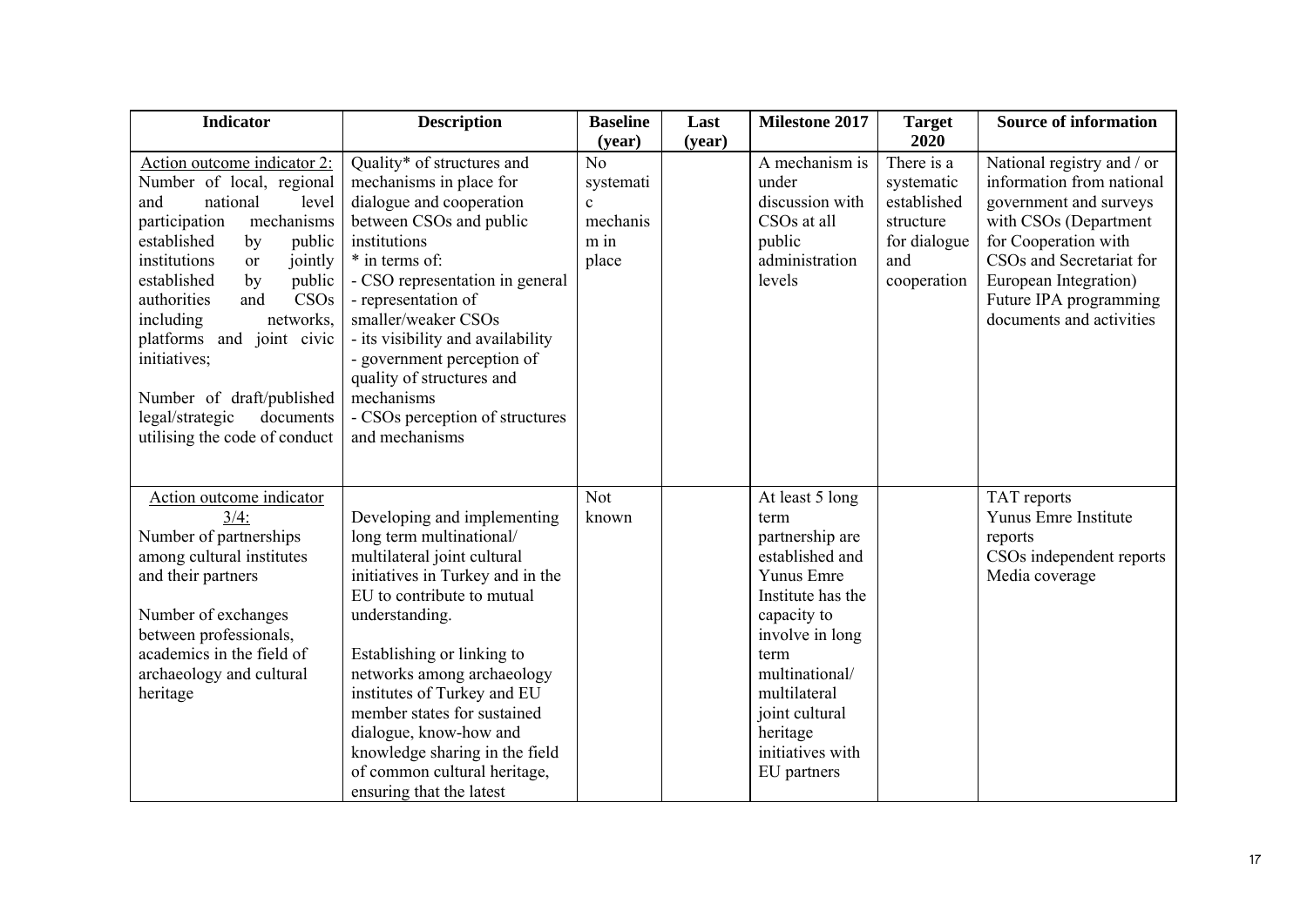| <b>Indicator</b>                            | <b>Description</b>                                                                                                                                                                                              | <b>Baseline</b><br>(year) | Last<br>(year) | <b>Milestone 2017</b> | <b>Target</b><br>2020 | <b>Source of information</b>                            |
|---------------------------------------------|-----------------------------------------------------------------------------------------------------------------------------------------------------------------------------------------------------------------|---------------------------|----------------|-----------------------|-----------------------|---------------------------------------------------------|
|                                             | research, technologies and<br>sustainable archaeological<br>practice are exchanged                                                                                                                              |                           |                |                       |                       |                                                         |
| Action output indicator 1:<br>TA contracts  | Visibility material produced<br>allowing for better connection<br>among activists, CSOs,<br>platforms and networks<br>Coherence ensured among<br>components of the sector<br>Smooth implementation of<br>grants | N/A                       |                | N/A                   | N/A                   | Indicators to be developed<br>at the contracting phase. |
| Action output indicator 2:<br>Grants        | Greater links among CSOs<br>whether thematically,<br>regionally or locally<br>Increased capacity of CSOs<br>and grassroots in particular<br>Increased number of joint-<br>actions                               | N/A                       |                |                       |                       | tbd at the moment of<br>contracts' signature            |
| Process indicator 1:<br>Number of contracts | 4 service contracts                                                                                                                                                                                             | N/A                       | N/A            |                       | N/A                   | monitoring reports                                      |
| Process indicator 2:<br>Number of contracts | Approx. 40 grant contracts                                                                                                                                                                                      | N/A                       | N/A            |                       | N/A                   | monitoring reports                                      |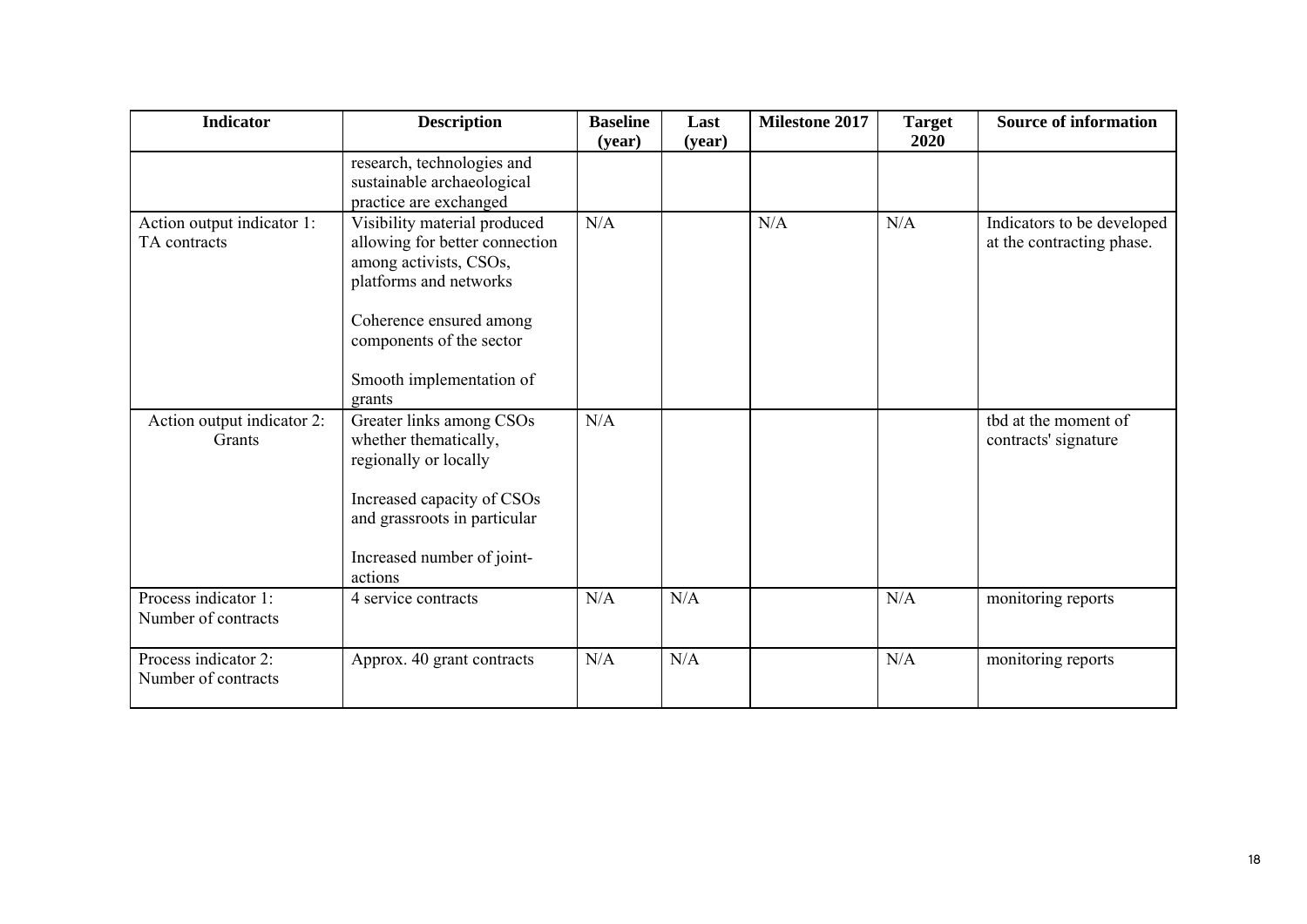## **5. CROSS-CUTTING ISSUES**

#### **ENVIRONMENT AND CLIMATE CHANGE (AND IF RELEVANT DISASTER RESILIENCE)**

According to the OECD-DAC's methodology, in the activities foreseen, environment and climate change (mitigation and/or adaptation) should be classified as "not targeted" (Rio markers), as these issues are not relevant in the context of this action. The activities on this Action Programme are envisaged not to have any negative effect to climate change.

#### **ENGAGEMENT WITH CIVIL SOCIETY (AND IF RELEVANT OTHER NON-STATE STAKEHOLDERS)**

The main target group of this Action is civil society in general. Therefore, during the preparation of both Sector Planning Document and Action Document a consultation process has been carried out by the Ministry for EU Affairs as the lead institution. Two working group meetings and several one-to-one meetings were organised with the participation of both public institutions and civil society organisations. Moreover, the Sector Planning Document and Action Document have been shared with key CSOs and their feedback has been reflected to the documents.

With regard to the implementation of the action, CSOs will be members in the *Steering Committees* of the activities and the *Action Monitoring Committee.*

#### **EQUAL OPPORTUNITIES AND GENDER MAINSTREAMING**

Gender balance will be sought on all the managing bodies and activities of the Action, and importance will be given during all stages of contracting and implementation. Equal participation of women and men will be secured in the design of activities and access to the opportunities they offer. Promotion of gender equality and equal opportunities will be considered when preparing guidelines for applicants for the calls for proposals. The selection criteria for the grant schemes will favour projects that demonstrate a positive impact on equal opportunities. Appropriate guidance will be included in guidelines to applicants. All contractors shall be requested to provide monitoring data recording the participation of men and women in terms of expert inputs (in days) and of trainees/beneficiaries benefiting under the project (in days) as an integral component of all activity progress reports.

#### **MINORITIES AND VULNERABLE GROUPS**

According to the Turkish Constitutional System, the word minority encompasses only groups of persons defined and recognized as such on the basis of multilateral or bilateral instruments to which Turkey is a party. This Action Document will contribute to the enjoyment of fundamental rights and freedoms without any discrimination. Throughout the Action, minorities and vulnerable groups will be observed for active participation in and benefiting from the activities. The participation of children, women and groups with low-income level will be promoted through the democratic processes. Representation of these groups will be promoted along with other groups of civil society in all of the activities. Whenever required, measures will be taken to enable children's and women's participation to the activities.

Activity 2 - Technical Assistance for Strengthening the capacity of the Ministry of Family and Social Policies for Public-CSO Cooperation will have a particular focus on vulnerable groups. MoFSP are working with the CSOs in the field of social inclusion which includes vulnerable groups. This activity will contribute to Ministry's cooperation with CSOs in the field of social inclusion and therefore their involvement in the policy making process will be enhanced.